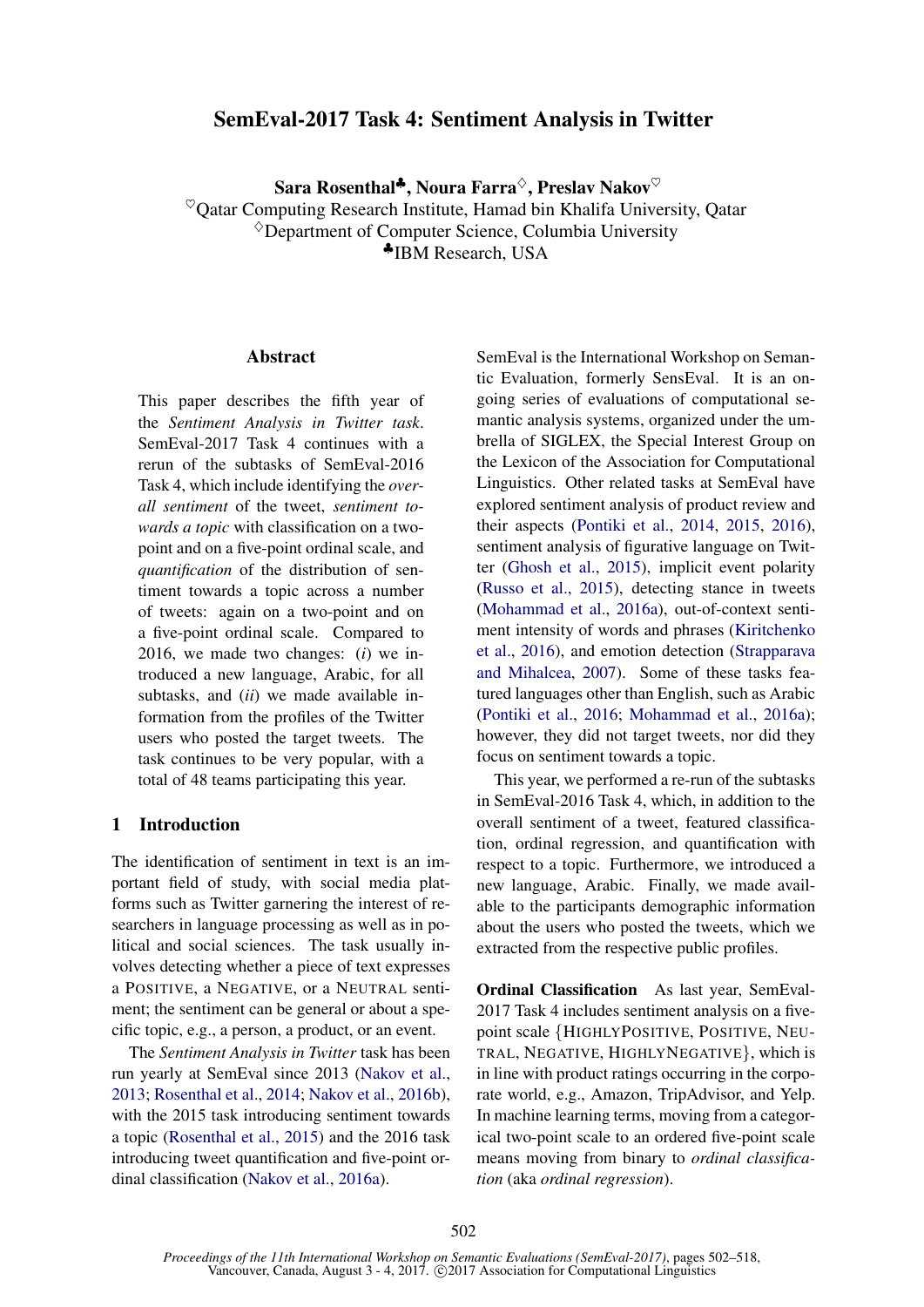Tweet Quantification SemEval-2017 Task 4 includes *tweet quantification* tasks along with tweet classification tasks, also on 2-point and 5-point scales. While the tweet classification task is concerned with whether a specific tweet expresses a given sentiment towards a topic, the tweet quantification task looks at estimating the *distribution* of tweets about a given topic across the different sentiment classes. Most (if not all) tweet sentiment classification studies within political science (Borge-Holthoefer et al., 2015; Kaya et al., 2013; Marchetti-Bowick and Chambers, 2012), economics (Bollen et al., 2011; O'Connor et al., 2010), social science (Dodds et al., 2011), and market research (Burton and Soboleva, 2011; Qureshi et al., 2013), study Twitter with an interest in aggregate statistics about sentiment and are *not* interested in the sentiment expressed in individual tweets. We should also note that quantification is not a mere byproduct of classification, as it can be addressed using different approaches and it also needs different evaluation measures (Forman, 2008; Esuli and Sebastiani, 2015).

Analysis in Arabic This year, we added a new language, Arabic, in order to encourage participants to experiment with multilingual and crosslingual approaches for sentiment analysis. Our objective was to expand the Twitter sentiment analysis resources available to the research community, not only for general multilingual sentiment analysis, but also for multilingual sentiment analysis *towards a topic*, which is still a largely unexplored research direction for many languages and in particular for morphologically complex languages such as Arabic.

Arabic has become an emergent language for sentiment analysis, especially as more resources and tools for it have recently become available. It is also both interesting and challenging due to its rich morphology and abundance of dialectal use in Twitter. Early Arabic studies focused on sentiment analysis in newswire (Abdul-Mageed and Diab, 2011; Elarnaoty et al., 2012), but recently there has been a lot more work on social media, especially Twitter (Mourad and Darwish, 2013; Abdul-Mageed et al., 2014; Refaee and Rieser, 2014; Salameh et al., 2015), where the challenges of sentiment analysis are compounded by the presence of multiple dialects and orthographical variants, which are frequently used in conjunction with the formal written language.

Some work studied the utility of machine translation for sentiment analysis of Arabic texts (Salameh et al., 2015; Mohammad et al., 2016b; Refaee and Rieser, 2015), identification of sentiment holders (Elarnaoty et al., 2012), and sentiment targets (Al-Smadi et al., 2015; Farra et al., 2015; Farra and McKeown, 2017). We believe that the development of a standard Arabic Twitter dataset for sentiment, and particularly with respect to topics, will encourage further research in this regard.

User Information Demographic information in Twitter has been studied and analyzed using network analysis and natural language processing (NLP) techniques (Mislove et al., 2011; Nguyen et al., 2013; Rosenthal and McKeown, 2016). Recent work has shown that user information and information from the network can help sentiment analysis in other corpora (Hovy, 2015) and in Twitter (Volkova et al., 2013; Yang and Eisenstein, 2015). Thus, this year we encouraged participants to use information from the public profiles of Twitter users such as demographics (e.g., age, location) as well as information from the rest of the social network (e.g., sentiment of the tweets of friends), with the goal of analyzing the impact of this information on improving sentiment analysis.

The rest of this paper is organized as follows. Section 2 presents in more detail the five subtasks of SemEval-2017 Task 4. Section 3 describes the English and the Arabic datasets and how we created them. Section 4 introduces and motivates the evaluation measures for each subtask. Section 5 presents the results of the evaluation and discusses the techniques and the tools that the participants used. Finally, Section 6 concludes and points to some possible directions for future work.

## 2 Task Definition

SemEval-2017 Task 4 consists of five subtasks, each offered for both Arabic and English:

- 1. Subtask A: Given a tweet, decide whether it expresses POSITIVE, NEGATIVE or NEU-TRAL sentiment.
- 2. Subtask B: Given a tweet and a topic, classify the sentiment conveyed towards that topic on a two-point scale: POSITIVE vs. NEGATIVE.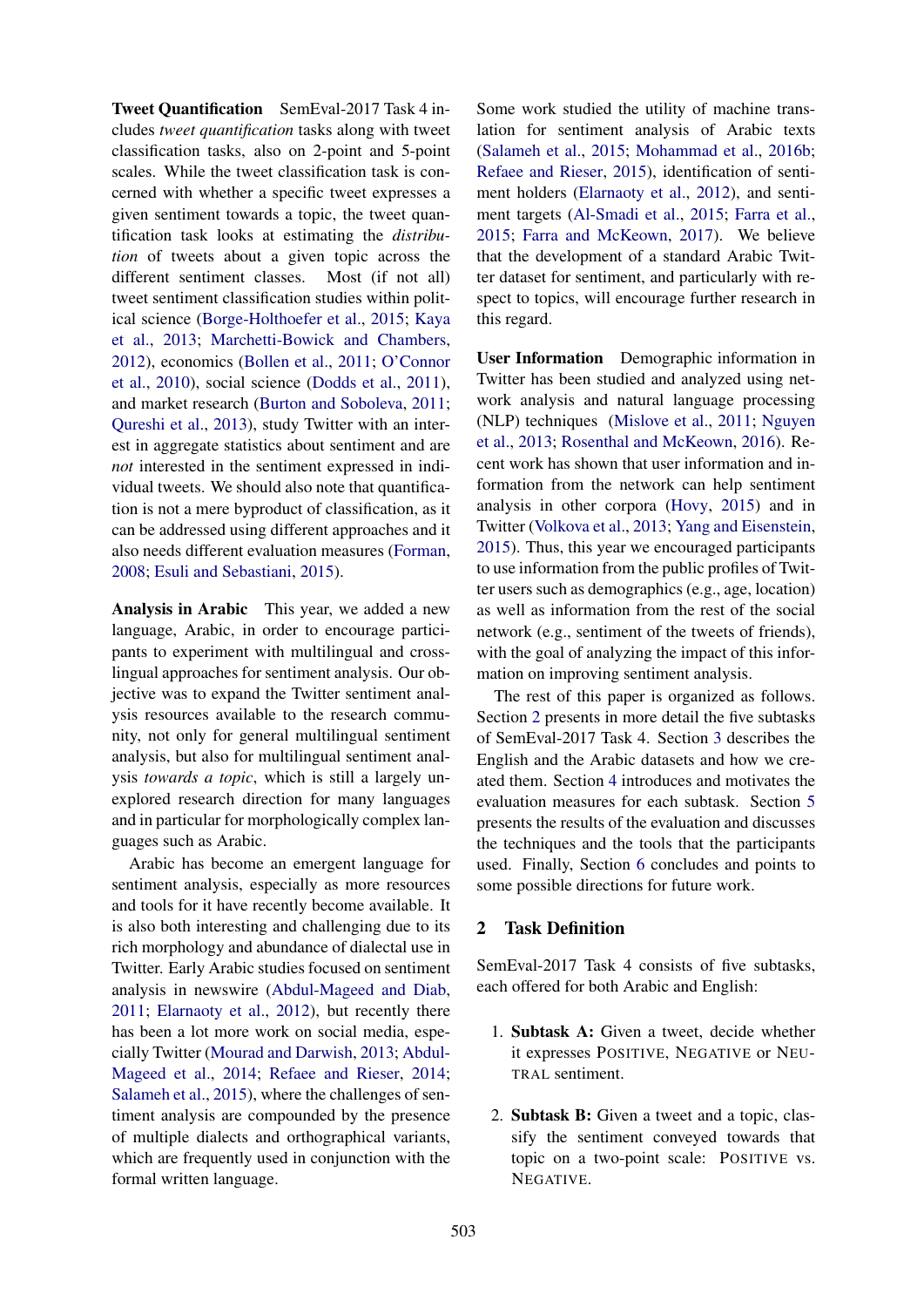- 3. Subtask C: Given a tweet and a topic, classify the sentiment conveyed in the tweet towards that topic on a five-point scale: STRONGLYPOSITIVE, WEAKLYPOS-ITIVE, NEUTRAL, WEAKLYNEGATIVE, and STRONGLYNEGATIVE.
- 4. Subtask D: Given a set of tweets about a topic, estimate the *distribution* of tweets across the POSITIVE and NEGATIVE classes.
- 5. Subtask E: Given a set of tweets about a topic, estimate the *distribution* of tweets across the five classes: STRONGLYPOS-ITIVE, WEAKLYPOSITIVE, NEUTRAL, WEAKLYNEGATIVE, and STRONGLYNEG-ATIVE.

| <b>Languages: English and Arabic</b> |                                            |            |                |  |  |  |
|--------------------------------------|--------------------------------------------|------------|----------------|--|--|--|
|                                      | <b>Topic</b><br><b>Granularity</b><br>Goal |            |                |  |  |  |
| A                                    | Classification                             | 3-point    | N <sub>0</sub> |  |  |  |
| B                                    | Classification                             | $2$ -point | Yes            |  |  |  |
| C                                    | Classification                             | 5-point    | Yes            |  |  |  |
| D                                    | Quantification                             | 2-point    | Yes            |  |  |  |
| E                                    | Quantification                             | 5-point    | Yes            |  |  |  |

Table 1: Summary of the subtasks.

Each subtask is run for both English and Arabic. Subtask A has been run in all previous editions of the task and continues to be the most popular one (see section 5.) Subtasks B-E have all been run at SemEval-2016 Task 4 (Nakov et al., 2016a), with variants running in 2015 (Rosenthal et al., 2015). Table 1 shows a summary of the subtasks.

## 3 Datasets

Our datasets consist of tweets annotated for sentiment on a 2-point, 3-point, and 5-point scales. We made available to participants all the data from previous years (Nakov et al., 2016a) for the English training sets, and we collected new training data for Arabic, as well as new test sets for both English and Arabic. The annotation scheme remained the same as last year (Nakov et al., 2016a), with the key new contribution being to apply the task and instructions to Arabic as well as providing a script to download basic user information. All annotations were performed on CrowdFlower. Note that we release all our datasets to the research community to be used freely beyond SemEval.

### 3.1 Tweet Collection

We chose English and Arabic topics based on popular current events that were trending on Twitter, both internationally and in specific Arabicspeaking countries, using local and global Twitter trends.<sup>1</sup> The topics included a range of named entities (e.g., *Donald Trump*, *iPhone*), geopolitical entities (e.g., *Aleppo*, *Palestine*), and other entities (e.g., *Syrian refugees*, *Dakota Access Pipeline*, *Western media*, *gun control*, and *vegetarianism*). We then used the Twitter API to download tweets, along with corresponding user information, containing mentions of these topics in the specified language. We intentionally chose to use some overlapping topics between the two languages in order to encourage cross-language approaches.

We automatically filtered the tweets for duplicates and we removed those for which the bag-ofwords cosine similarity exceeded 0.6. We then retained only the topics for which at least 100 tweets remained. The training tweets for Arabic were collected over the period of September-November 2016 and all test tweets were collected over the period of December 2016-January 2017.

For both English and Arabic, the topics for the test dataset were different from those in the training and in the development datasets.

### 3.2 Annotation using CrowdFlower

We used CrowdFlower to annotate the new training and testing tweets. The annotators were asked to indicate the overall polarity of the tweet (on a five-point scale) as well as the polarity of the tweet towards the given target topic (again, on a fivepoint scale), as described in (Nakov et al., 2016a). We also provided additional examples, some of which are shown in Tables 2 and 3. In particular, we stressed that topic-level positive or negative sentiment needed to express an opinion about the topic itself rather than about a positive or a negative event occurring in the context of the topic (see for example, the third row of Table 3).

Each tweet was annotated by at least five people, and we created many hidden tests for quality control, which we used to reject annotations by contributors who missed a large number of the hidden tests. We also created pilot runs, which helped us adjust the annotation instructions until we found, based on manual inspection, the quality of the annotated tweets to be satisfactory.

<sup>1</sup>https://trends24.in/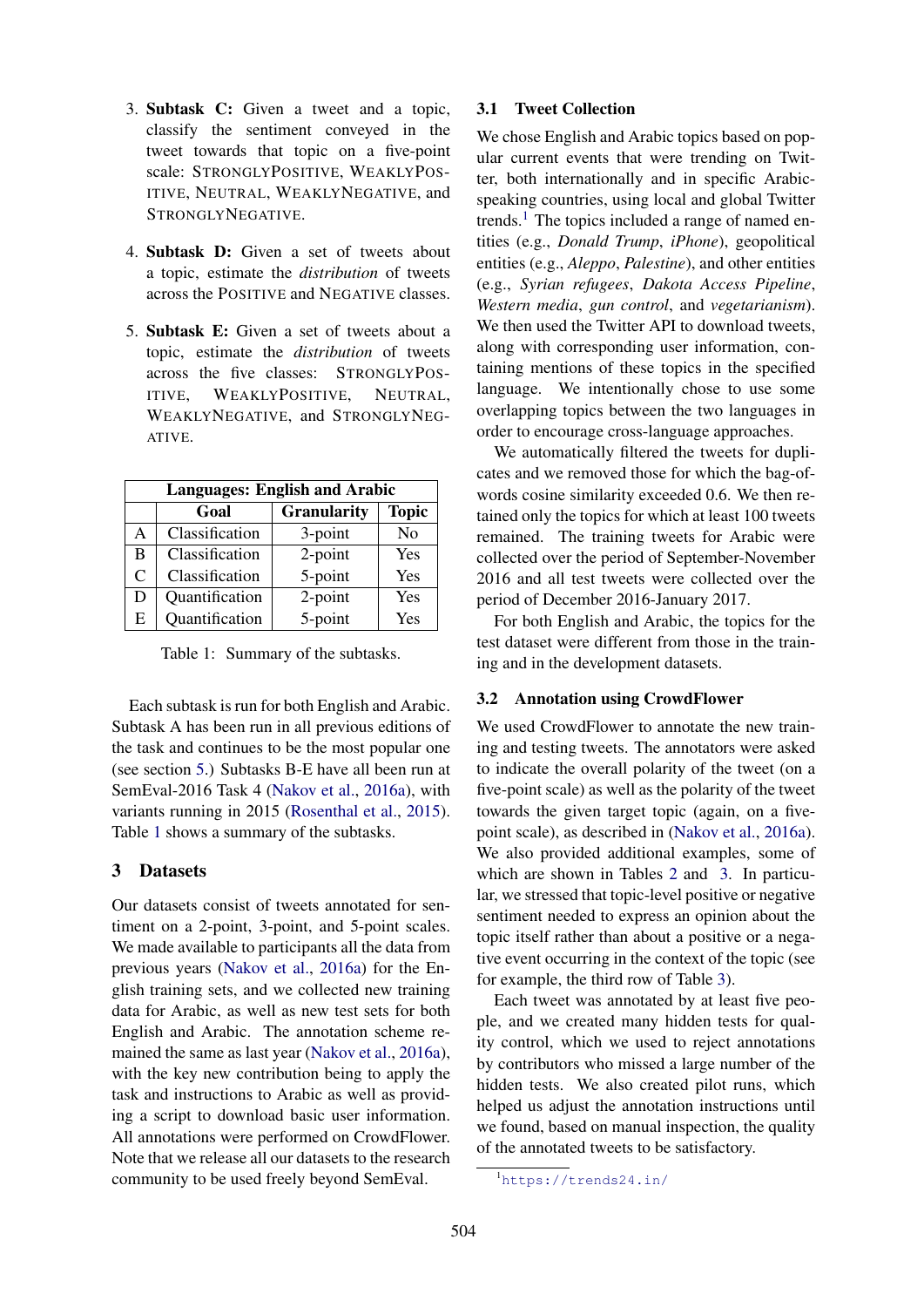| Tweet                                                                                                | <b>Overall Sentiment</b> | <b>Topic-level Sentiment</b> |
|------------------------------------------------------------------------------------------------------|--------------------------|------------------------------|
| Who are you tomorrow? Will you make me smile or just                                                 | NEUTRAL                  | Demi Lovato: POSITIVE        |
| bring me sorrow? #HottieOfTheWeek Demi Lovato                                                        |                          |                              |
| Saturday without Leeds United is like Sunday dinner it   WEAKLYNEGATIVE Leeds United: HIGHLYPOSITIVE |                          |                              |
| doesn't feel normal at all (Ryan)                                                                    |                          |                              |
| Apple releases a new update of its OS                                                                | NEUTRAL                  | Apple: NEUTRAL               |

Table 2: Some English example annotations that we provided to the annotators.

| <b>Tweet</b>                                                                              | <b>Overall Sentiment</b> | <b>Topic-level Sentiment</b>                      |
|-------------------------------------------------------------------------------------------|--------------------------|---------------------------------------------------|
| أبل تطلق النسخة التجريبية الرابعة لنظام التشغيل<br>Apple releases a fourth beta of its OS | NEUTRAL                  | ابل Apple: NEUTRAL                                |
| المايسترو … الاسطورة روجر فدرر ملك اللُّعب الخلفي                                         | <b>HIGHLYPOSITIVE</b>    | <i>Federer</i> : HIGHLYPOSITIVE فد <sub>ا د</sub> |
| من احمل لقطاته                                                                            |                          |                                                   |
| The maestro  the legend Roger Federer king of the back-                                   |                          |                                                   |
| hand game one of his best shots                                                           |                          |                                                   |
| اللاجئون يواجهون الصعوبات                                                                 |                          | WEAKLYNEGATIVE اللاجئون   WEAKLYNEGATIVE          |
| Refugees are facing difficulties                                                          |                          |                                                   |

Table 3: Some Arabic example annotations that we provided to the annotators.

For Arabic, the contributors tended to annotate somewhat conservatively, and thus a very small number of HIGHLYPOSITIVE and HIGHLYNEG-ATIVE annotations were consolidated, despite us having provided examples of such annotations.

### 3.3 Consolidating the Annotations

As the annotations are on a five-point scale, where the expected agreement is lower, we used a twostep procedure. If three out of the five annotators agreed on a label, we accepted the label. Otherwise, we first mapped the categorical labels to the integer values  $-2$ ,  $-1$ , 0, 1, 2. Then we calculated the average, and finally we mapped that average to the closest integer value. In order to counter-balance the tendency of the average to stay away from the extreme values −2 and 2, and also to prefer 0, we did not use rounding at  $\pm 0.5$  and  $\pm 1.5$ , but at  $\pm 0.4$  and  $\pm 1.4$  instead. Finally, note that the values  $-2$ ,  $-1$ , 0, 1, 2 are to be interpreted as STRONGLYNEGATIVE, WEAKLYNEGATIVE, NEUTRAL, WEAKLYPOSI-TIVE, and STRONGLYPOSITIVE, respectively.

## 3.4 Data Statistics

The English training and development data this year consisted of the data from all previous editions of this task (Nakov et al., 2013; Rosenthal et al., 2014, 2015; Nakov et al., 2016b). Unlike in previous years, we did not set aside data to assess progress compared to prior years. Therefore, we allowed all data to be used for training and development.

For evaluation, we used the newly-created data described in the previous subsection. Tables 4 and 5 show the statistics for the English and Arabic data. For English, we only show the aggregate statistics for the training data; the breakdown from prior years can be found in (Nakov et al., 2016a). Note that the same tweets were annotated for multiple subtasks, so there is overlap between the tweets across the tasks. Duplicates may have occurred where the same tweet was extracted for multiple topics.

As Arabic is a new language this year, we created for it a default train-development split of the Arabic data for the participants to use if they wished to do so.

## 3.5 Data Distribution

As in previous years, we provided the participants with a script<sup>2</sup> to download the training tweets given IDs. In addition, this year we also included in the script the option to download basic user information for the author of each tweet: user id, follower count, status count, description, friend count, location, language, name, and time zone. To ensure a fair evaluation, the test set was provided via download and included the tweets as well as the basic user information provided by the download script. The training and the test data is available for downloaded on our task page.<sup>3</sup>

<sup>2</sup>https://github.com/seirasto/twitter\_ download

<sup>3</sup>http://alt.qcri.org/semeval2017/ task4/index.php?id=data-and-tools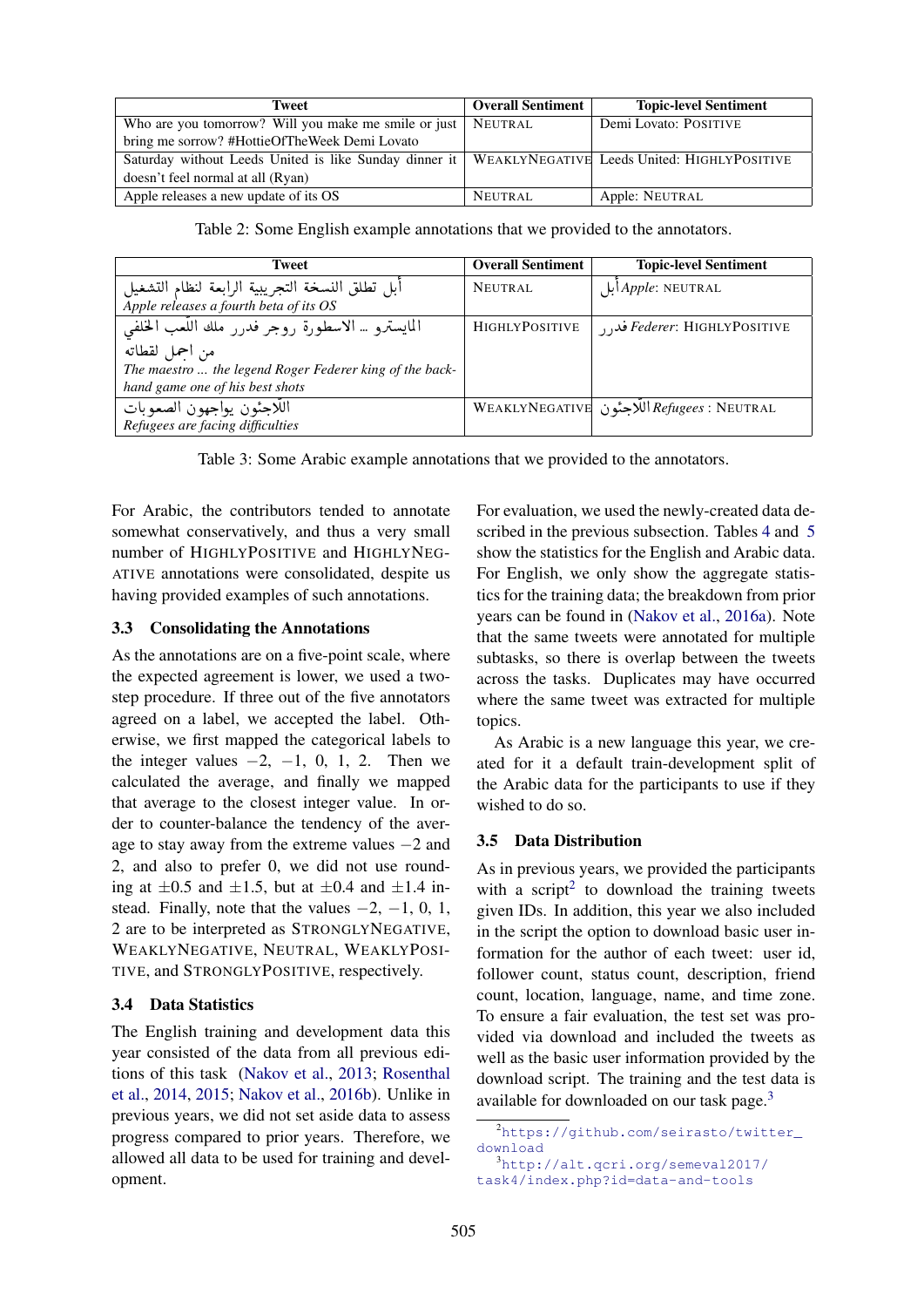|                |                |               |       | <b>Positive</b> |        | <b>Negative</b> |      |        |
|----------------|----------------|---------------|-------|-----------------|--------|-----------------|------|--------|
| <b>Dataset</b> | <b>Subtask</b> | <b>Topics</b> | 2     |                 | 0      | $-1$            | $-2$ | Total  |
| <b>Train</b>   | A              | N/A           |       | 19,902          | 22,591 | 7,840           |      | 50,333 |
|                | B, D           | 373           |       | 14,951          | 1,544  | 4,013           |      | 20,508 |
|                | C, E           | 200           | 1,020 | 12,922          | 12,993 | 3,398           | 299  | 30,632 |
| <b>Test</b>    | A              | N/A           |       | 2375            | 5,937  | 3,972           |      | 12,284 |
|                | B, D           | 125           |       | 2,463           |        | 3,722           |      | 6,185  |
|                | C, E           | 125           | 131   | 2,332           | 6,194  | 3,545           | 177  | 12,379 |

Table 4: Statistics about the English training and testing datasets. The training data is the aggregate of all data from prior years, while the testing data is new.

|                |                |               |    | <b>Positive</b> | <b>Neutral</b> | <b>Negative</b> |      |       |
|----------------|----------------|---------------|----|-----------------|----------------|-----------------|------|-------|
| <b>Dataset</b> | <b>Subtask</b> | <b>Topics</b> | 2  |                 | 0              | $-1$            | $-2$ | Total |
| <b>Train</b>   | A              | N/A           |    | 743             | 1,470          | 1,142           |      | 3,355 |
|                | B, D           | 34            |    | 885             |                | 771             |      | 1,656 |
|                | C, E           | 34            |    | 884             | 1699           | 770             |      | 3,355 |
| <b>Test</b>    | A              | N/A           |    | 1,514           | 2,364          | 2,222           |      | 6,100 |
|                | B, D           | 61            |    | 1,561           |                | 1,196           |      | 2,757 |
|                | C, E           | 61            | 13 | 1,548           | 3,343          | 1,175           | 21   | 6,100 |

Table 5: Statistics about the newly collected Arabic training and testing datasets.

### 4 Evaluation Measures

This section describes the evaluation measures for our five subtasks. Note that for Subtasks B to E, the datasets are each subdivided into a number of topics, and the subtask needs to be carried out independently for each topic. As a result, each of the evaluation measures will be "macroaveraged" across the topics, i.e., we compute the measure individually for each topic, and we then average the results across the topics.

### 4.1 Subtask A: Overall Sentiment of a Tweet

Our primary measure is AvgRec, or *average recall*, which is recall averaged across the POSITIVE (P), NEGATIVE (N), and NEUTRAL (U) classes. This measure has desirable theoretical properties (Sebastiani, 2015), and is also the one we use as primarily for Subtask B. It is computed as follows:

$$
AvgRec = \frac{1}{3}(R^P + R^N + R^U) \tag{1}
$$

where  $R^P$ ,  $R^N$  and  $R^U$  refer to recall with respect to the POSITIVE, the NEGATIVE, and the NEUTRAL class, respectively. See (Nakov et al., 2016a) for more detail.

*AvgRec* ranges in [0, 1], where a value of 1 is achieved only by the perfect classifier (i.e., the classifier that correctly classifies all items), a value of 0 is achieved only by the perverse classifier

(the classifier that misclassifies all items), while 0.3333 is both (*i*) the value for a trivial classifier (i.e., one that assigns all tweets to the same class – be it POSITIVE, NEGATIVE, or NEUTRAL), and (*ii*) the expected value of a random classifier.

The advantage of *AvgRec* over "standard" accuracy is that it is more robust to class imbalance. The accuracy of the majority-class classifier is the relative frequency (aka "prevalence") of the majority class, that may be much higher than 0.5 if the test set is imbalanced. Standard  $F_1$  is also sensitive to class imbalance for the same reason. Another advantage of  $AvgRec$  over  $F_1$  is that  $AvgRec$ is invariant with respect to switching POSITIVE with NEGATIVE, while  $F_1$  is not. See (Sebastiani, 2015) for more detail on *AvgRec*.

We further use two secondary measures: accuracy and  $F_1^{PN}$ . The latter was the primary evaluation measure for Subtask A in previous editions of the task. It is macro-average  $F_1$ , calculated over the POSITIVE and the NEGATIVE classes (note the exclusion of NEUTRAL). This year, we demoted  $F_1^{PN}$  to a secondary evaluation measure. It is calculated as follows:

$$
F_1^{PN} = \frac{1}{2}(F_1^P + F_1^N) \tag{2}
$$

where  $F_1^P$  and  $F_1^N$  refer to  $F_1$  with respect to the POSITIVE and the NEGATIVE class, respectively.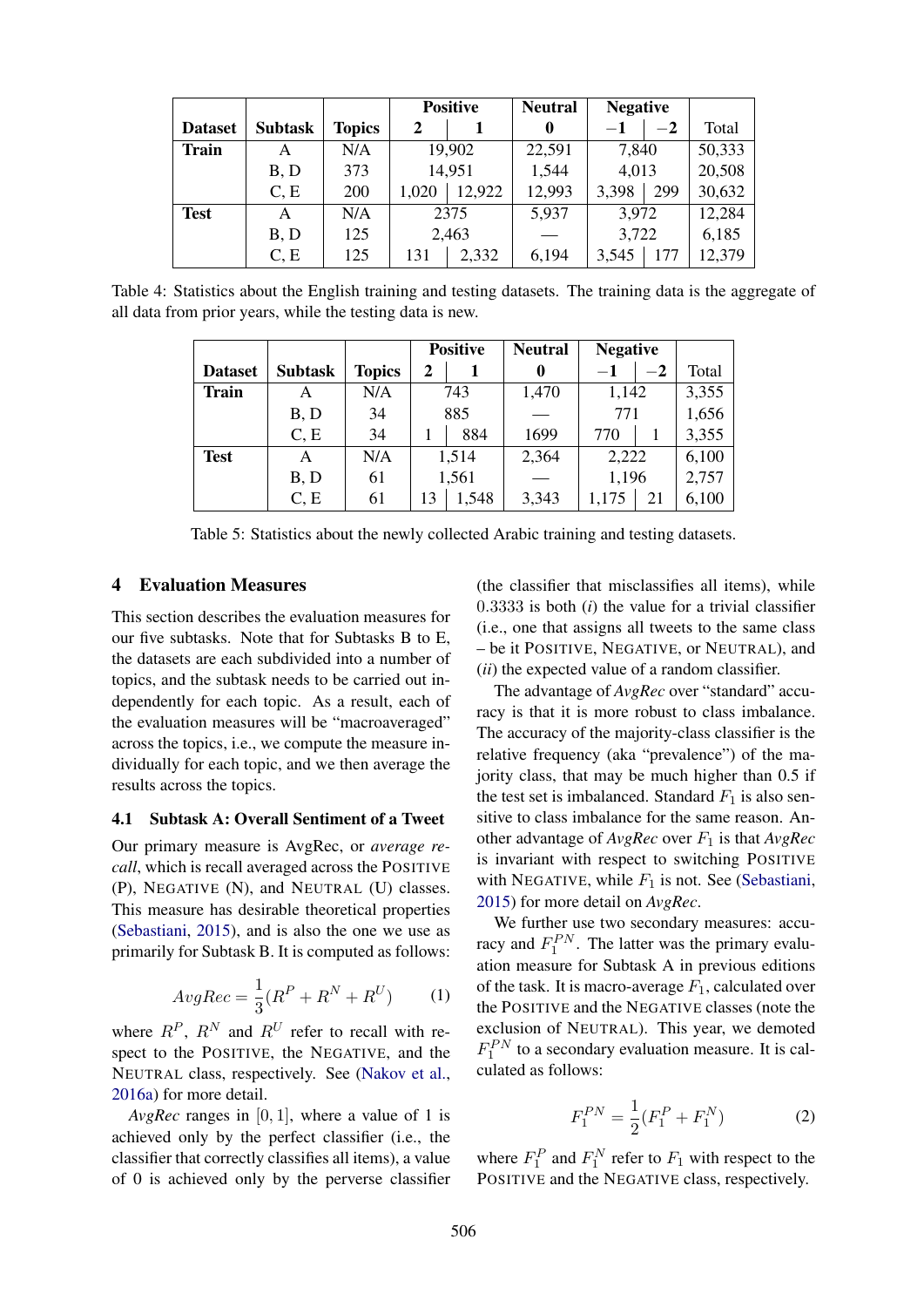### 4.2 Subtask B: Topic-Based Classification on a 2-point Scale

As in 2016, our primary evaluation measure for subtask B is average recall, or AvgRec (note that there are only two classes for this subtask):

$$
AvgRec = \frac{1}{2}(R^P + R^N) \tag{3}
$$

We further use accuracy and  $F_1$  as secondary measures for subtask B. Finally, as subtask B is topic-based, we computed each metric individually for each topic, and we then averaged the result across the topics to yield the final score.

## 4.3 Subtask C: Topic-based Classification on a 5-point Scale

Subtask C is an *ordinal classification* (also known as *ordinal regression*) task, in which each tweet must be classified into exactly one of the classes in C={HIGHLYPOSITIVE, POSITIVE, NEUTRAL, NEGATIVE, HIGHLYNEGATIVE}, represented in our dataset by numbers in  ${+2,+1,0,-1,-2}$ , with a total order defined on C.

We adopt an evaluation measure that takes the order of the five classes into account. For instance, misclassifying a HIGHLYNEGATIVE example as HIGHLYPOSITIVE is a bigger mistake than misclassifying it as NEGATIVE or as NEUTRAL.

As in SemEval-2016 Task 4, we use *macroaverage mean absolute error*  $(MAE^M)$  as the main ordinal classification measure:

$$
MAE^{M}(h, Te) = \frac{1}{|\mathcal{C}|} \sum_{j=1}^{|\mathcal{C}|} \frac{1}{|Te_j|} \sum_{\mathbf{x}_i \in Te_j} |h(\mathbf{x}_i) - y_i|
$$

where  $y_i$  denotes the true label of item  $x_i$ ,  $h(x_i)$ is its predicted label,  $Te_j$  denotes the set of test documents whose true class is  $c_j$ ,  $|h(\mathbf{x}_i) - y_i|$  denotes the "distance" between classes  $h(\mathbf{x}_i)$  and  $y_i$ (e.g., the distance between HIGHLYPOSITIVE and NEGATIVE is 3), and the "M" superscript indicates "macroaveraging".

The advantage of  $MAE<sup>M</sup>$  over "standard" mean absolute error, which is defined as

$$
MAE^{\mu}(h, Te) = \frac{1}{|Te|} \sum_{\mathbf{x}_i \in Te} |h(\mathbf{x}_i) - y_i| \quad (4)
$$

is that it is robust to class imbalance (which is useful, given the imbalanced nature of our dataset). On perfectly balanced datasets  $MAE<sup>M</sup>$ and  $MAE^{\mu}$  are equivalent.

 $MAE<sup>M</sup>$  is an extension of macro-average recall for ordinal regression; yet, it is a measure of error, and thus lower values are better. We also use  $MAE^{\mu}$  as a secondary measure, in order to provide better consistency with Subtasks A and B. These measures are computed for each topic, and the results are then averaged across all topics to yield the final score. See (Baccianella et al., 2009) for more detail about  $MAE^M$  and  $MAE^{\mu}$ .

## 4.4 Subtask D: Tweet Quantification on a 2-point Scale

Subtask D assumes a binary quantification setup, in which each tweet is classified as POSITIVE or NEGATIVE, and the distribution across classes must be estimated. The difference with binary classification is that errors of different polarity (e.g., a false positive and a false negative for the same class) can compensate for each other in quantification. Quantification is thus a more lenient task than classification, since a perfect classifier is also a perfect quantifier, but a perfect quantifier is not necessarily a perfect classifier.

For evaluating binary quantification, we keep the *Kullback-Leibler Divergence (KLD)* measure used in 2016 along with additive smoothing (Nakov et al., 2016a; Forman, 2005). KLD was proposed as a quantification measure in (Forman, 2005), and is defined as follows:

$$
KLD(\hat{p}, p, \mathcal{C}) = \sum_{c_j \in \mathcal{C}} p(c_j) \log_e \frac{p(c_j)}{\hat{p}(c_j)}
$$
(5)

KLD is a measure of the error made in estimating a true distribution  $p$  over a set  $\mathcal C$  of classes by means of a predicted distribution  $\hat{p}$ . Like  $MAE^M$ , KLD is a measure of error, which means that lower values are better. KLD ranges between 0 (best) and  $+\infty$  (worst).

Note that the upper bound of  $KLD$  is not finite since Equation 5 has predicted prevalences, and not true prevalences, at the denominator: that is, by making a predicted prevalence  $\hat{p}(c_i)$  infinitely small we can make  $KLD$  infinitely large. To solve this problem, in computing  $KLD$  we smooth both  $p(c_i)$  and  $\hat{p}(c_i)$  via additive smoothing, i.e.,

$$
p^{s}(c_j) = \frac{p(c_j) + \epsilon}{\sum_{c_j \in C} p(c_j) + \epsilon \cdot |\mathcal{C}|}
$$
  
= 
$$
\frac{p(c_j) + \epsilon}{1 + \epsilon \cdot |\mathcal{C}|}
$$
 (6)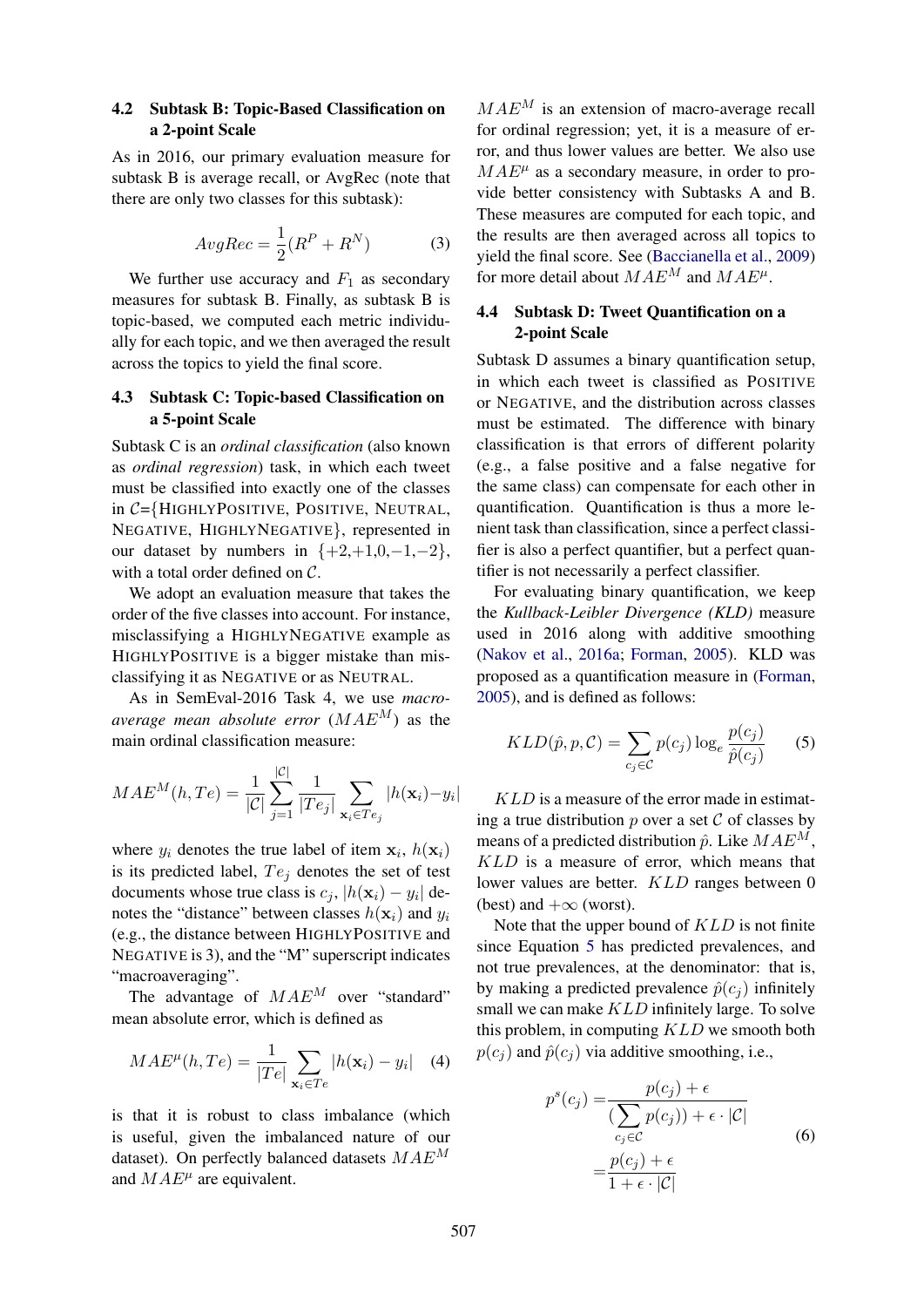where  $p^{s}(c_j)$  denotes the smoothed version of  $p(c_i)$  and the denominator is just a normalizer (same for the  $\hat{p}^s(c_j)$ 's); the quantity  $\epsilon = \frac{1}{2\cdot17}$  $rac{1}{2$ .  $|Te|}$  is used as a smoothing factor, where  $Te$  denotes the test dataset.

The smoothed versions of  $p(c_i)$  and  $\hat{p}(c_i)$  are used in place of their original versions in Equation 5; as a result, KLD is always defined and still returns a value of 0 when  $p$  and  $\hat{p}$  coincide.

Like  $MAE^M$ ,  $KLD$  is a measure of error, which means that lower values are better. We further use two secondary error-based evaluation measures: *absolute error* (AE), and *relative absolute error* (RAE).

Again, the measures are computed individually for each topic, and the results are averaged across the topics to yield the final score.

### 4.5 Subtask E: Tweet Quantification on a 5-point Scale

Subtask E is an ordinal quantification task. As in binary quantification, the goal is to compute the distribution across classes, this time assuming a quantification setup.

Here each tweet belongs exactly to one of the classes in  $C = \{H \cup H \cup P \cup H \cup H \}$ . Pos-ITIVE, NEUTRAL, NEGATIVE, HIGHLYNEGA-TIVE}, where there is a total order on  $C$ . As in binary quantification, the task is to compute an estimate  $\hat{p}(c_i)$  of the relative frequency  $p(c_i)$  in the test tweets of all the classes  $c_i \in \mathcal{C}$ .

The measure we adopt for ordinal quantification is the *Earth Mover's Distance* (Rubner et al., 2000), also known as the *Vaseršte in metric* (Rüschendorf, 2001), a measure well-known in the field of computer vision.  $EMD$  is currently the only known measure for ordinal quantification. It is defined for the general case in which a distance  $d(c', c'')$  is defined for each  $c', c'' \in \mathcal{C}$ . When there is a total order on the classes in  $C$  and  $d(c_i, c_{i+1}) = 1$  for all  $i \in \{1, ..., (\mathcal{C} - 1)\}\)$ , the Earth Mover's Distance is defined as

$$
EMD(\hat{p}, p) = \sum_{j=1}^{|\mathcal{C}|-1} |\sum_{i=1}^{j} \hat{p}(c_i) - \sum_{i=1}^{j} p(c_i)| \quad (7)
$$

and can be computed in  $|C|$  steps from the estimated and true class prevalences.

Like *KLD*, *EMD* is a measure of error, so lower values are better; EMD ranges between 0 (best) and  $|\mathcal{C}| - 1$  (worst). See (Esuli and Sebastiani, 2010) for more detail on EMD.

As before, EMD is computed individually for each topic, and the results are then averaged across all topics to yield the final score. For more detail on EMD, the reader is referred to (Esuli and Sebastiani, 2010) and to last year's task description paper (Nakov et al., 2016a).

#### 5 Participants and Results

A total of 48 teams participated in SemEval-2017 Task 4 this year. As in previous years, the most popular subtask this year was Subtask A, with 38 teams participating in the English subtask A, and 8 teams participating in the Arabic subtask A. Overall, there were 46 teams who participated in some English subtask and 9 teams that participated in some Arabic subtask. There were 28 teams that participated in a subtask other than subtask A. Moreover, two teams (OMAM and ELiRF-UPV) participated in all English and in all Arabic subtasks. There were 9 teams that participated in the topic versions of the subtasks but not in subtask A, reflecting a growing interest among researchers in developing systems for topic-specific analysis.

#### 5.1 Common Resources and Methods

In terms of methods, the use of deep learning stands out in particular, and we also see an increase over the last year. There were at least 20 teams who used deep learning and neural network methods such as CNN and LSTM networks. Supervised SVM and Liblinear were also very popular, with several participants combining SVM with neural network methods or SVM with dense word embedding features. Other teams used classifiers such as Maximum Entropy, Logistic Regression, Random Forest, Naïve Bayes classifier, and Conditional Random Fields.

Common software used included Python (with the sklearn and numpy libraries), Java, Tensorflow, Weka, NLTK, Keras, Theano, and Stanford CoreNLP. The most common external datasets used were sentiment140 as a lexicon, pre-trained word2vec embeddings. Many teams further gathered additional tweets using the Twitter API that were not annotated for sentiment. These were used for distant supervision, lexicon building, and word vector training.

In the following subsections, we present the results and the ranking for each subtask, and we highlight the best-performing systems for each subtask.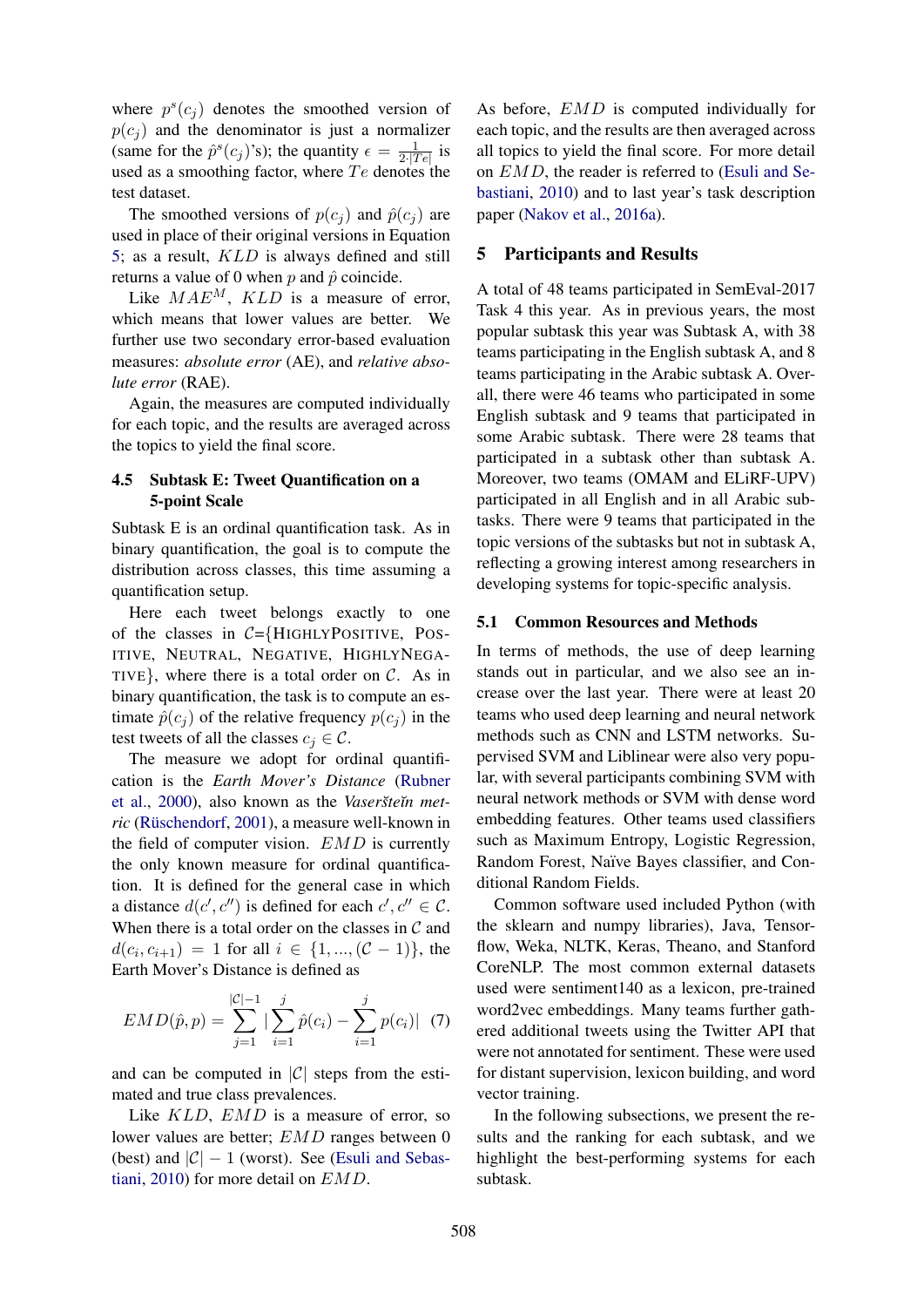| #                       | <b>System</b>       | AvgRec              | $F_1^{PN}$           | Acc                |
|-------------------------|---------------------|---------------------|----------------------|--------------------|
| 1                       | <b>DataStories</b>  | $0.681_1$           | $\overline{0.677}_2$ | $0.651_5$          |
|                         | <b>BB_twtr</b>      | 0.681 <sub>1</sub>  | $0.685_1$            | $0.658_3$          |
| 3                       | <b>LIA</b>          | $0.676_3$           | $0.674_3$            | $0.661_2$          |
| $\overline{\mathbf{4}}$ | Senti17             | $0.674_{4}$         | $0.665_{4}$          | $0.652_{4}$        |
| 5                       | <b>NNEMBs</b>       | $0.669_5$           | $0.658_5$            | $0.664_1$          |
| 6                       | Tweester            | 0.659 <sub>6</sub>  | 0.648 <sub>6</sub>   | 0.648 <sub>6</sub> |
| 7                       | <b>INGEOTEC</b>     | 0.649 <sub>7</sub>  | 0.645 <sub>7</sub>   | $0.633_{11}$       |
| 8                       | SiTAKA              | $0.645_8$           | 0.628 <sub>9</sub>   | $0.643\sigma$      |
| 9                       | <b>TSA-INF</b>      | $0.643\sigma$       | $0.620_{11}$         | $0.616_{17}$       |
| 10                      | UCSC-NLP            | $0.642_{10}$        | $0.624_{10}$         | $0.565_{30}$       |
| 11                      | HLP@UPENN           | 0.637 <sub>11</sub> | $0.632_8$            | $0.646_8$          |
| 12                      | YNU-HPCC            | 0.633 <sub>12</sub> | $0.612_{15}$         | 0.647 <sub>7</sub> |
|                         | SentiME++           | $0.633_{12}$        | $0.613_{13}$         | $0.601_{23}$       |
| 14                      | <b>ELIRE-UPV</b>    | $0.632_{14}$        | $0.619_{12}$         | $0.599_{24}$       |
| 15                      | <b>ECNU</b>         | $0.628_{15}$        | $0.613_{13}$         | $0.630_{12}$       |
| 16                      | TakeLab             | $0.627_{16}$        | $0.607_{16}$         | $0.628_{14}$       |
| 17                      | <b>DUTH</b>         | $0.621_{17}$        | $0.605_{17}$         | $0.640_{10}$       |
| 18                      | CrystalNest         | $0.619_{18}$        | $0.593_{19}$         | $0.629_{13}$       |
| 19                      | deepSA              | $0.618_{19}$        | $0.587_{20}$         | $0.616_{17}$       |
| 20                      | NILC-USP            | $0.612_{20}$        | $0.595_{18}$         | $0.617_{16}$       |
| 21                      | Ti-Senti            | $0.607_{21}$        | $0.577_{22}$         | $0.627_{15}$       |
| 22                      | <b>BUSEM</b>        | $0.605_{22}$        | $0.587_{20}$         | $0.603_{22}$       |
| 23                      | <b>EICA</b>         | $0.595_{23}$        | $0.555_{24}$         | $0.599_{24}$       |
| 24                      | <b>OMAM</b>         | $0.590_{24}$        | $0.542_{26}$         | $0.615_{19}$       |
| 25                      | Adullam             | $0.589_{25}$        | $0.552_{25}$         | $0.614_{20}$       |
| 26                      | NileTMRG            | $0.578_{26}$        | $0.515_{32}$         | $0.606_{21}$       |
| 27                      | Amobee-C-137        | $0.575_{27}$        | $0.520_{30}$         | $0.587_{27}$       |
| 28                      | $e$ i-za-2017       | $0.571_{28}$        | $0.539_{27}$         | $0.582_{28}$       |
|                         | <b>LSIS</b>         | $0.571_{28}$        | $0.561_{23}$         | $0.521_{34}$       |
| 30                      | <b>XISA</b>         | $0.556_{30}$        | $0.519_{31}$         | $0.575_{29}$       |
| 31                      | Neverland-THU       | $0.555_{31}$        | $0.507_{33}$         | $0.597_{26}$       |
| 32                      | MI&T-Lab            | $0.551_{32}$        | $0.522_{29}$         | $0.561_{31}$       |
| 33                      | diegoref            | $0.546_{33}$        | $0.527_{28}$         | $0.540_{33}$       |
| 34                      | xiwu                | $0.479_{34}$        | $0.365_{34}$         | $0.547_{32}$       |
| 35                      | <b>SSN_MLRG1</b>    | $0.431_{35}$        | 0.34435              | $0.439_{35}$       |
| 36                      | <b>YNUDLG</b>       | $0.340_{36}$        | $0.201_{37}$         | 0.38736            |
| 37                      | WarwickDCS          | $0.335_{37}$        | $0.221_{36}$         | $0.382_{37}$       |
|                         | Avid                | $0.335_{37}$        | $0.163_{38}$         | $0.206_{38}$       |
| $\overline{B1}$         | <b>All POSITIVE</b> | 0.333               | 0.162                | 0.193              |
| B <sub>2</sub>          | <b>All NEGATIVE</b> | 0.333               | 0.244                | 0.323              |
| B <sub>3</sub>          | All NEUTRAL         | 0.333               | 0.000                | 0.483              |

Table 6: Results for Subtask A "Message Polarity Classification", English. The systems are ordered by average recall *AvgRec* (higher is better). In each column, the rankings according to the corresponding measure are indicated with a subscript.  $Bx$  indicates a baseline.

## 5.2 Results for Subtask A: Overall Sentiment in a Tweet

Tables 6 and 7 show the results for Subtask A in English and Arabic, respectively, where the teams are ranked by macro-average recall.

For English the best ranking teams were *BB twtr* and *DataStories*, both achieving a macroaverage recall of 0.681. Both top teams used deep learning; *BB\_twtr* used an ensemble of LSTMs and CNNs with multiple convolution operations, while *DataStories* used deep LSTM networks with an attention mechanism.

| #              | <b>System</b>       | AvgRec             |                    | Acc                |
|----------------|---------------------|--------------------|--------------------|--------------------|
| 1              | <b>NileTMRG</b>     | $0.583_1$          | $0.610_1$          | $0.581_1$          |
| $\mathbf{2}$   | <b>SiTAKA</b>       | $0.550_2$          | $0.571_2$          | $0.563_2$          |
| 3              | ELiRF-UPV           | 0.478              | $0.467_A$          | $0.508_3$          |
| 4              | <b>INGEOTEC</b>     | $0.477_A$          | 0.455 <sub>5</sub> | $0.499_{4}$        |
| 5              | <b>OMAM</b>         | 0.438 <sub>5</sub> | 0.4226             | $0.430_8$          |
|                | <b>LSIS</b>         | 0.438 <sub>5</sub> | $0.469_3$          | 0.445 <sub>6</sub> |
| 7              | Tw-StAR             | 0.431 <sub>7</sub> | 0.416 <sub>7</sub> | $0.454_5$          |
| 8              | HLP@UPENN           | 0.415 <sub>8</sub> | $0.320_8$          | 0.443 <sub>7</sub> |
| B <sub>1</sub> | <b>All POSITIVE</b> | 0.333              | 0.199              | 0.248              |
| B <sub>2</sub> | <b>All NEGATIVE</b> | 0.333              | 0.267              | 0.364              |
| B <sub>3</sub> | All NEUTRAL         | 0.333              | 0.000              | 0.388              |

Table 7: Results for Subtask A "Message Polarity Classification", Arabic. The systems are ordered by average recall *AvgRec* (higher is better). In each column, the rankings according to the corresponding measure are indicated with a subscript. Bx indicates a baseline.

Both teams participated in all English subtasks and were also ranked in first (*BB twtr*) and second (*DataStories*) place for subtasks B-D; *BB twtr* was also ranked first for subtask E.

The top 5 teams for English were very closely scored. The following four best-ranked teams all used deep learning or deep learning ensembles. Three of the top-10 scoring teams (*INGEOTEC*, *SiTAKA*, and *UCSC-NLP*) used SVM classifiers instead, with various surface, lexical, semantic, and dense word embedding features. The use of ensembles clearly stood out, with five of the top-10 scoring systems (*BB twtr*, *LIA*, *NNEMBs*, *Tweester*, and *INGEOTEC*) using ensembles, hybrid, stacking or some kind of mix of learning methods. All teams beat the baseline on macroaverage recall; however, a few teams did not beat the harsher average F-measure and accuracy baselines.

For Arabic the best-ranked team was *NileTMRG*, and it achieved a score of 0.583. They used a Naïve Bayes classifier with a combination of lexical and sentiment features; they further augmented the training dataset to about 13K examples using external tweets. The *SiTAKA* team was ranked second with a score of 0.55. Their system used a feature-rich SVM with lexical features and embedding representations. Except for *EliRF-UPV*, who used multi-layer neural networks (CRNNs), the remaining teams used SVM and Naïve Bayes classifiers, genetic algorithms, or conditional random fields (CRFs). All teams managed to beat all baselines for all metrics.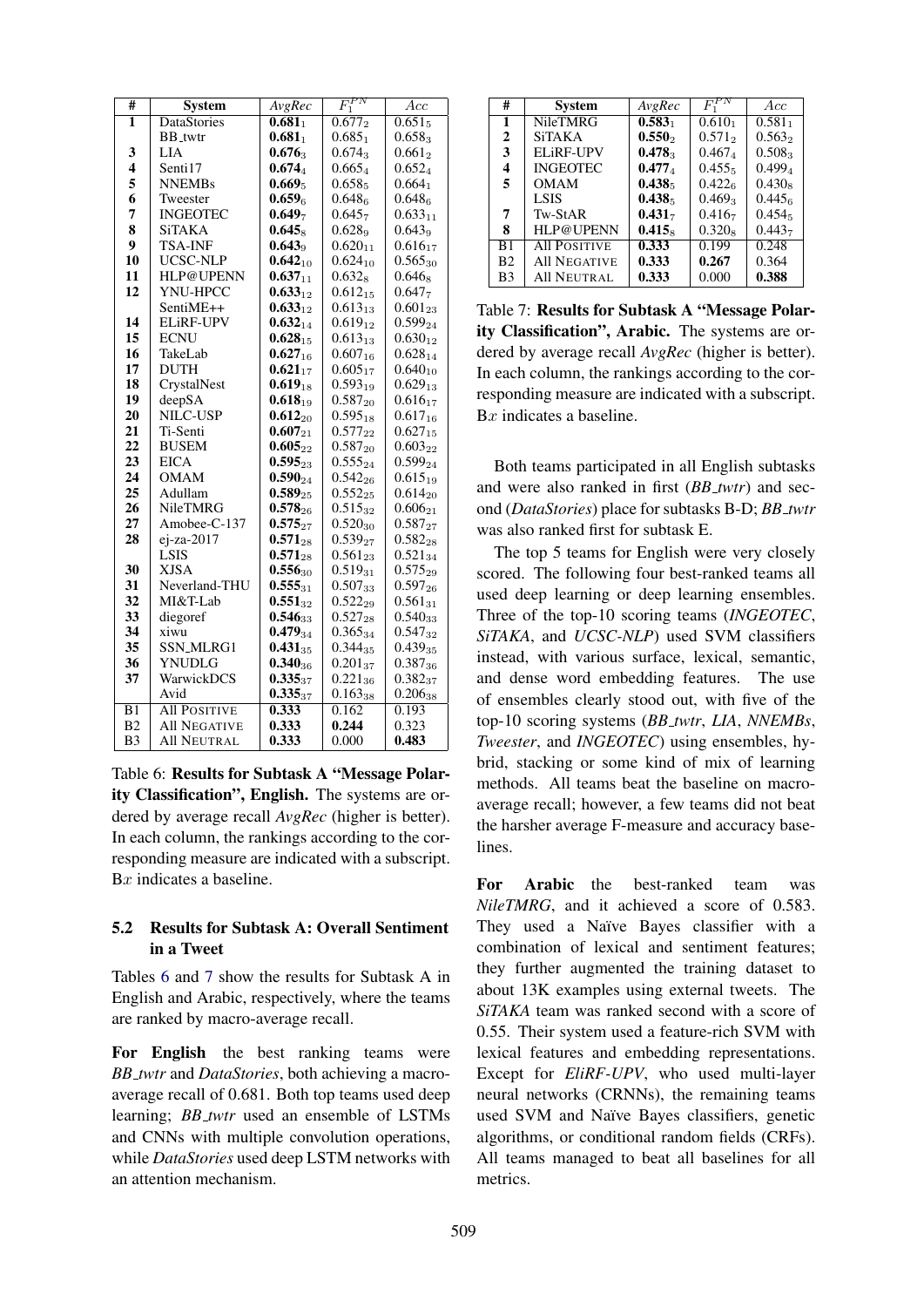The difference in the absolute scores for the two languages is probably partially due to the difference in the amount of training data available for Arabic, which was much smaller compared English, even when external datasets were taken into account. The results also reflect the linguistic complexity of Arabic as it is used in social media, which is characterized by the abundant use of dialectal forms and spelling variants. Overall, participants preferred to focus on developing Arabicspecific systems (varying in the extent to which they applied Arabic-specific preprocessing) rather than trying to leverage cross-language models that would enable them to use English data to augment their Arabic models.

| #              | System              | AvgRec             | $F_1$                 | Acc.                |
|----------------|---------------------|--------------------|-----------------------|---------------------|
| 1              | <b>BB_twtr</b>      | $0.882_1$          | $0.890_1$             | $0.897_1$           |
| 2              | <b>DataStories</b>  | 0.856              | $0.861_2$             | $0.869_2$           |
| 3              | Tweester            | $0.854_3$          | $0.856_3$             | 0.863 <sub>3</sub>  |
| 4              | TopicThunder        | $0.846_4$          | $0.847_4$             | $0.854_4$           |
| 5              | TakeLab             | 0.845 <sub>5</sub> | $0.836_5$             | $0.840_{6}$         |
| 6              | funSentiment        | 0.834 <sub>6</sub> | $0.824_8$             | $0.827_8$           |
|                | YNU-HPCC            | 0.834 <sub>6</sub> | $0.816_{10}$          | $0.818_{10}$        |
| 8              | WarwickDCS          | $0.829_{8}$        | 0.834 <sub>6</sub>    | $0.843_5$           |
| 9              | CrystalNest         | $0.827_9$          | 0.822 <sub>9</sub>    | $0.827_8$           |
| 10             | Ti-Senti            | $0.826_{10}$       | 0.830 <sub>7</sub>    | 0.838 <sub>7</sub>  |
| 11             | Amobee-C- $137$     | $0.822_{11}$       | $0.801$ <sub>12</sub> | $0.802_{12}$        |
| 12             | <b>SINAI</b>        | $0.818_{12}$       | $0.806_{11}$          | 0.809 <sub>11</sub> |
| 13             | <b>NRU-HSE</b>      | $0.798_{13}$       | $0.787_{13}$          | $0.790_{13}$        |
| 14             | <b>EICA</b>         | $0.790_{14}$       | $0.775_{14}$          | $0.777_{16}$        |
| 15             | OMAM                | $0.779_{15}$       | $0.762_{17}$          | $0.764_{17}$        |
| 16             | <b>NileTMRG</b>     | $0.769_{16}$       | $0.774_{15}$          | $0.789_{15}$        |
| 17             | <b>ELIRE-UPV</b>    | $0.766_{17}$       | $0.773_{16}$          | $0.790_{13}$        |
| 18             | <b>DUTH</b>         | $0.663_{18}$       | $0.600_{18}$          | $0.607_{18}$        |
| 19             | ej-za-2017          | $0.594_{19}$       | $0.486_{21}$          | $0.518_{19}$        |
| 20             | SSN MLRG1           | $0.586_{20}$       | $0.494_{20}$          | $0.518_{19}$        |
| 21             | YNUDLG              | $0.516_{21}$       | $0.499_{19}$          | $0.499_{21}$        |
| 22             | TM-Gist             | $0.499_{22}$       | $0.428_{22}$          | $0.444_{22}$        |
| 23             | <b>SSK_INTUH</b>    | $0.483_{23}$       | $0.372_{23}$          | $0.412_{23}$        |
| B <sub>1</sub> | <b>All POSITIVE</b> | 0.500              | 0.285                 | 0.398               |
| B <sub>2</sub> | <b>All NEGATIVE</b> | 0.500              | 0.376                 | 0.602               |

Table 8: Results for Subtask B "Tweet classification according to a two-point scale", English. The systems are ordered by average recall *AvgRec* (higher is better). Bx indicates a baseline.

| #              | <b>System</b>       | AvgRec             | $F_{1}$            | Acc.               |
|----------------|---------------------|--------------------|--------------------|--------------------|
| 1              | <b>NileTMRG</b>     | 0.768 <sub>1</sub> | 0.767 <sub>1</sub> | 0.770 <sub>1</sub> |
| $\mathbf{2}$   | ELiRF-UPV           | $0.721_2$          | $0.724_2$          | 0.734 <sub>2</sub> |
| 3              | ASA                 | 0.693              | $0.670_4$          | $0.672_{4}$        |
| 4              | <b>OMAM</b>         | 0.687 <sub>4</sub> | $0.678_3$          | $0.679_3$          |
| B1             | <b>All POSITIVE</b> | 0.500              | 0.362              | 0.566              |
| B <sub>2</sub> | <b>All NEGATIVE</b> | 0.500              | 0.303              | 0.434              |

Table 9: Results for Subtask B "Tweet classification according to a two-point scale", Arabic. The systems are ordered by average recall *AvgRec* (higher is better). Bx indicates a baseline.

## 5.3 Results for Subtasks B and C: Topic-Based Classification

The results of Subtasks B and C are shown in Tables 8–11. We can see that the system scores for subtask B are higher than those for subtask A, with the best team achieving 0.882 accuracy for English (compared to 0.681 for subtask A) and 0.768 for Arabic (compared to 0.583 for subtask A). However, this is primarily due to the fact there are two classes for subtask B, while there are three classes for subtask A.

| #                       | <b>System</b>         | $MAE^{M}$          | $MAE^{\mu}$        |
|-------------------------|-----------------------|--------------------|--------------------|
| 1                       | <b>BB</b> twtr        | 0.481 <sub>1</sub> | 0.554 <sub>6</sub> |
| 2                       | <b>DataStories</b>    | 0.555              | 0.5434             |
| 3                       | $Amobee-C-137$        | $0.599_3$          | $0.582_{10}$       |
| $\overline{\mathbf{4}}$ | Tweester              | $0.623_4$          | $0.734_{13}$       |
| 5                       | TwiSe                 | 0.640 <sub>5</sub> | $0.616_{12}$       |
| 6                       | CrystalNest           | 0.698 <sub>6</sub> | $0.571_{9}$        |
| 7                       | ELiRF-UPV             | 0.806 <sub>7</sub> | $0.586_{11}$       |
| 8                       | <b>EICA</b>           | $0.823_8$          | $0.509_{2}$        |
| 9                       | funSentiment          | $0.842_9$          | $0.530_3$          |
| 10                      | <b>DUTH</b>           | $0.895_{10}$       | $0.544_5$          |
|                         | OMAM                  | $0.895_{10}$       | $0.475_1$          |
| 12                      | YNU-HPCC              | $0.925_{12}$       | $0.567_8$          |
| 13                      | <b>NRU-HSE</b>        | $0.928_{13}$       | $0.557_{7}$        |
| 14                      | <b>YNU-1510</b>       | $1.262_{14}$       | $0.764_{14}$       |
| 15                      | SSN MLRG1             | $1.325_{15}$       | $0.985_{15}$       |
| B1                      | <b>HIGHLYNEGATIVE</b> | 2.000              | 1.895              |
| B <sub>2</sub>          | <b>NEGATIVE</b>       | 1.400              | 0.923              |
| B <sub>3</sub>          | <b>NEUTRAL</b>        | 1.200              | 0.525              |
| B <sub>4</sub>          | <b>POSITIVE</b>       | 1.400              | 1.127              |
| <b>B5</b>               | <b>HIGHLYPOSITIVE</b> | 2.000              | 2.105              |

Table 10: Results for Subtask C "Tweet classification according to a five-point scale", English. The systems are ordered by their  $MAE<sup>M</sup>$  score (lower is better). Bx indicates a baseline.

| #              | <b>System</b>         | $MAE^M$            | $MAE^{\mu}$ |
|----------------|-----------------------|--------------------|-------------|
| $\mathbf{1}$   | OMAM                  | 0.943 <sub>1</sub> | $0.646_1$   |
| $\mathbf{2}$   | ELiRF-UPV             | 1.264 <sub>2</sub> | $0.787_2$   |
| B1             | <b>HIGHLYNEGATIVE</b> | 2.000              | 2.059       |
| B <sub>2</sub> | <b>NEGATIVE</b>       | 1.400              | 1.065       |
| B <sub>3</sub> | <b>NEUTRAL</b>        | 1.200              | 0.458       |
| B <sub>4</sub> | <b>POSITIVE</b>       | 1.400              | 0.946       |
| B <sub>5</sub> | <b>HIGHLYPOSITIVE</b> | 2.000              | 1.941       |

Table 11: Results for Subtask C "Tweet classification according to a five-point scale", Arabic. The systems are ordered by their  $MAE<sup>M</sup>$  score (lower is better). Bx indicates a baseline.

For English the *BB\_twtr* system, ranked first, modeled topics by concatenating the topical information at the word level. The second-best system, *DataStories*, also accounted for topics by producing topic annotations and a context-aware attention mechanism.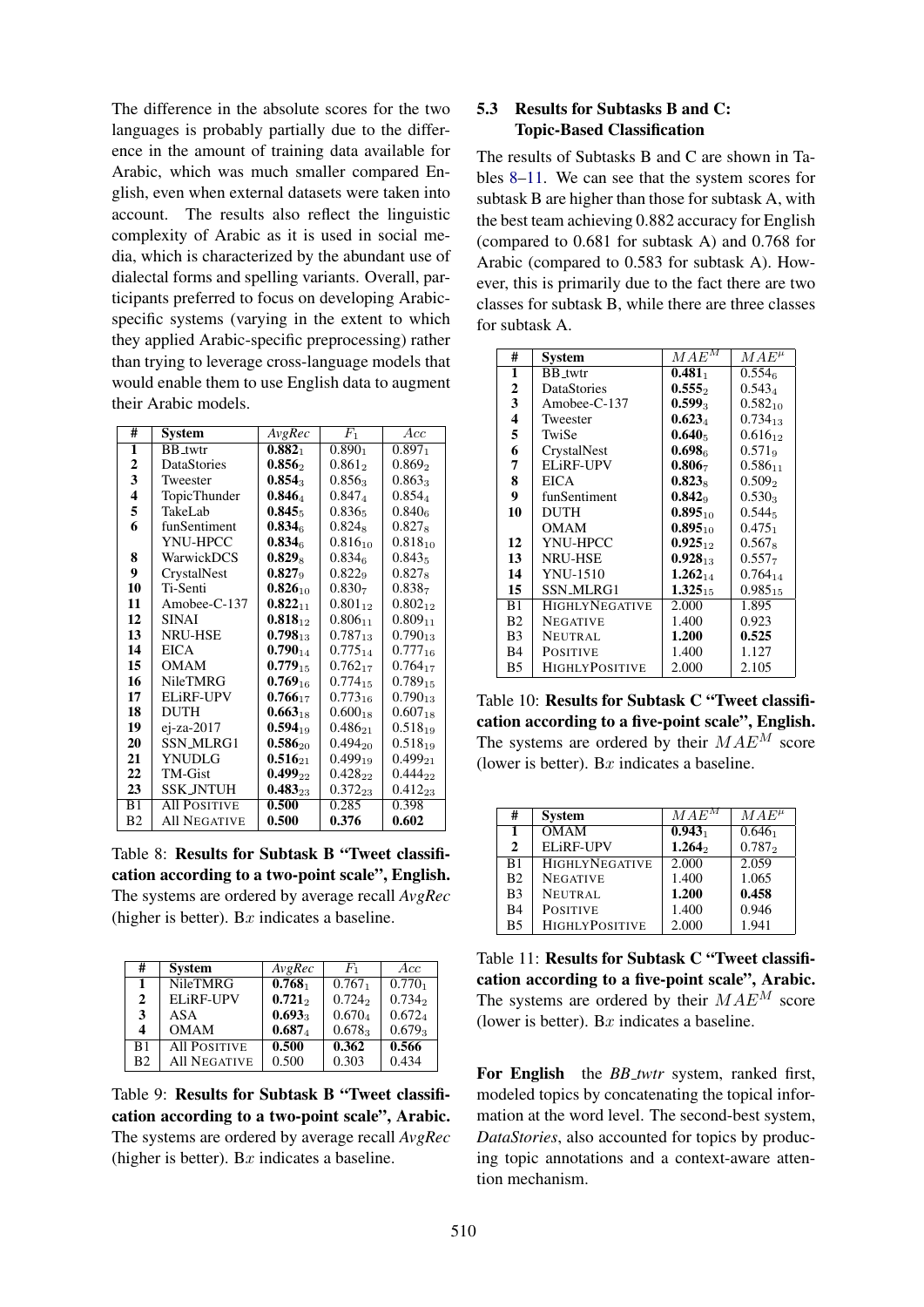| #                       | System                   | KLD                | AЕ                                               | RAE                |
|-------------------------|--------------------------|--------------------|--------------------------------------------------|--------------------|
| 1                       | <b>BB_twtr</b>           | 0.036 <sub>1</sub> | 0.080 <sub>1</sub>                               | 0.598 <sub>1</sub> |
| 2                       | DataStories              | $0.048_2$          | $0.095_2$                                        | $0.848_2$          |
| $\overline{\mathbf{3}}$ | TakeLab                  | $0.050_3$          | $0.096_3$                                        | $1.057_5$          |
| $\overline{\mathbf{4}}$ | CrystalNest              | $0.056_4$          | $0.104_5$                                        | 1.202 <sub>6</sub> |
| 5                       | Tweester                 | $0.057_5$          | $0.103_4$                                        | $1.051_4$          |
| 6                       | funSentiment             | 0.060 <sub>6</sub> | 0.1096                                           | $0.939_3$          |
| 7                       | <b>NileTMRG</b>          | $0.077_{7}$        | 0.120 <sub>7</sub>                               | 1.2287             |
| 8                       | <b>NRU-HSE</b>           | $0.078_8$          | $0.132_8$                                        | $1.528_8$          |
| 9                       | <b>EICA</b>              | 0.092 <sub>9</sub> | $0.143\sigma$                                    | 1.922 <sub>9</sub> |
| 10                      | THU_HCSI_IDU             |                    | <b>0.129</b> <sub>10</sub>   0.179 <sub>10</sub> | $2.428_{11}$       |
| 11                      | Amobee-C-137             |                    | $0.149_{11}$ 0.179 <sub>10</sub>                 | $2.168_{10}$       |
| 12                      | <b>OMAM</b>              | $0.164_{12}$       | $0.204_{12}$                                     | $2.790_{12}$       |
| 13                      | <b>SSK_JNTUH</b>         | $0.421_{13}$       | $0.314_{13}$                                     | $2.983_{13}$       |
| 14                      | <b>ELiRF-UPV</b>         | $1.060_{14}$       | $0.593_{15}$ 7.991 <sub>15</sub>                 |                    |
| 15                      | YNU-HPCC                 | $1.142_{15}$       | $0.592_{14}$                                     | $7.859_{14}$       |
| B1                      | (01)                     | 1.518              | 0.422                                            | 2.645              |
| B <sub>2</sub>          | macro-avg on 2016 data   | 0.554              | 0.423                                            | 6.061              |
| B <sub>3</sub>          | micro-avg on 2016 data   | 0.591              | 0.432                                            | 6.169              |
| <b>B4</b>               | macro-avg on 2015-6 data | 0.534              | 0.418                                            | 6.000              |
| B <sub>5</sub>          | micro-avg on 2015-6 data | 0.587              | 0.431                                            | 6.157              |

Table 12: Results for Subtask D "Tweet quantification according to a two-point scale", English. The systems are ordered by their  $KLD$ score (lower is better). Bx indicates a baseline.

| #              | <b>System</b>                          | KLD   | AE                                         | RAE                                                  |
|----------------|----------------------------------------|-------|--------------------------------------------|------------------------------------------------------|
| $\mathbf{1}$   | NileTMRG                               |       | $0.127_1$   $0.170_1$   2.462 <sub>1</sub> |                                                      |
| $\mathbf{2}$   | <b>OMAM</b>                            |       | $0.2022 \mid 0.2382 \mid 4.8352$           |                                                      |
| 3              | <b>ELiRF-UPV</b>                       |       |                                            | 1.183 <sub>3</sub>   $0.537_3$   11.434 <sub>3</sub> |
|                | B1 (01)                                | 1.518 | 0.422                                      | 2.645                                                |
|                | B2   macro-avg on train-2017   $0.296$ |       | 0.322                                      | 6.600                                                |
| B <sub>3</sub> | micro-avg on train-2017   $0.295$      |       | 0.321                                      | 6.692                                                |

Table 13: Results for Subtask D "Tweet quantification according to a two-point scale", Arabic. The systems are ordered by their  $KLD$  score (lower is better). Bx indicates a baseline.

*funSentiment*, ranked 6th and 9th for subtasks B and C, respectively, modeled the sentiment towards the topic using the left and the right context around a topic mention in the tweet. *WarwickDCS*, ranked 8th, used simple tweet-level classification, while ignoring the topic. Overall, almost all teams managed to outperform the majority class baseline for subtask B, but only two teams outperformed the NEUTRAL class baseline for subtask C.

For Arabic four teams participated in Subtask B and two teams in Subtask C. *NileTMRG* was once again ranked first for Subtask B, with a system based on ensembles of topic-specific and topicagnostic models. For subtask C, *OMAM* also used combinations of such models applied in succession. All teams easily outperformed the baselines for Subtask B, but only the *OMAM* team managed to do so for Subtask C.

| #              | System                 | EMD   |
|----------------|------------------------|-------|
| 1              | <b>BB_twtr</b>         | 0.245 |
| $\overline{2}$ | TwiSe                  | 0.269 |
| 3              | funSentiment           | 0.273 |
| $\overline{4}$ | ELiRF-UPV              | 0.306 |
| 5              | <b>NRU-HSE</b>         | 0.317 |
| 6              | Amobee-C-137           | 0.345 |
| 7              | OMAM                   | 0.350 |
| 8              | Tweester               | 0.365 |
| 9              | THU HCSI IDU           | 0.385 |
| 10             | YNU-HPCC               | 0.447 |
| 11             | <b>DataStories</b>     | 0.595 |
| 12             | <b>EICA</b>            | 1.461 |
| B1             | (00010)                | 1.123 |
| B <sub>2</sub> | macro-avg on 2016 data | 0.583 |
| B <sub>3</sub> | micro-avg on 2016 data | 0.552 |

Table 14: Results for Subtask E "Tweet quantification according to a five-point scale", English. The systems are ordered by their  $EMD$ score (lower is better). Bx indicates a baseline.

| #                           | <b>System</b>           | EMD   |
|-----------------------------|-------------------------|-------|
|                             |                         |       |
|                             | <b>OMAM</b>             | 0.548 |
| $\mathcal{D}_{\mathcal{L}}$ | ELiRF-UPV               | 0.564 |
| B1                          | (0 0 1 0 0)             | 0.458 |
| B <sub>2</sub>              | macro-avg on train-2017 | 0.440 |
| B <sub>3</sub>              | micro-avg on train-2017 | 0.440 |

Table 15: Results for Subtask E "Tweet quantification according to a five-point scale", Arabic. The systems are ordered by their  $EMD$  score (lower is better). Bx indicates a baseline.

## 5.4 Results for Subtasks D and E: Tweet **Quantification**

Tables 12–15 show the results for the tweet quantification subtasks. The bottom of the tables report the result of a baseline system, B1, that assigns a prevalence of 1 to the majority class (which is the POSITIVE class for subtask D, and the WEAK-LYPOSITIVE/NEUTRAL class for subtask E, English/Arabic) and 0 to the other class(es).

We further show the results for a smarter "maximum likelihood" baseline, which assigns to each test topic the distribution of the training tweets (the union of TRAIN, DEV, DEVTEST) across the classes. This is the "smartest" among the trivial policies that attempt to maximize KLD. For this baseline, for English we use for training either (*i*) the 2016 data only, or (*ii*) data from both 2015 and 2016; we also experiment with (*i*) micro-averaging and (*ii*) macro-averaging over the topics. It turns out that macro-averaging over 2015+2016 data is the strongest baseline in terms of KLD. For Arabic, we use the train-2017 data, and micro-averaging works better there.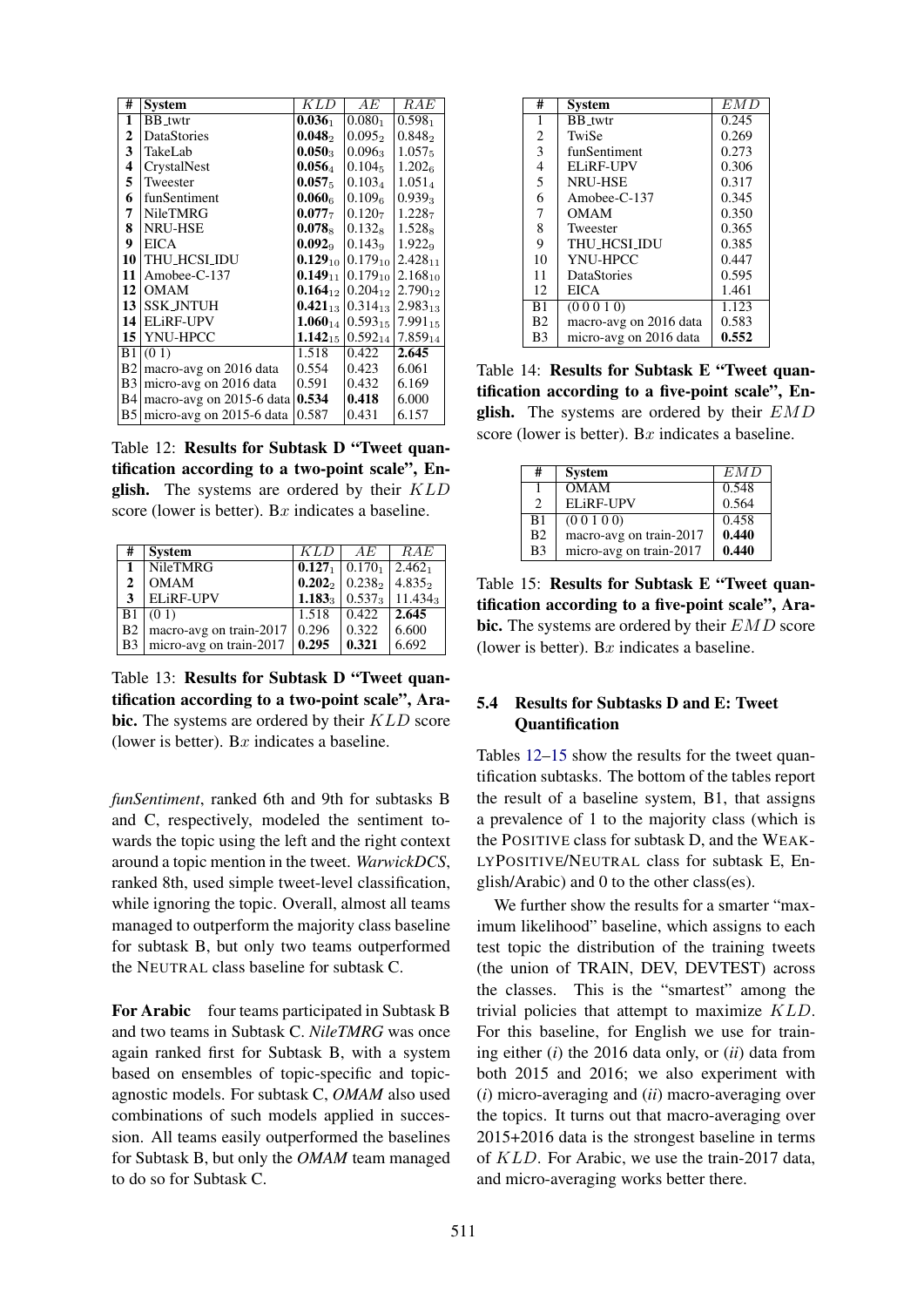There were 15 participating teams competing in Subtask D: 15 for English and 3 for Arabic (these 3 teams all participated in English). As in the other subtasks, *BB twtr* was ranked first in English. They achieved an improvement of .50 points absolute in KLD over the best baseline, and a .01 improvement over the next best team, *DataStories*. For Arabic, the best team was *NileTMRG* With improvement of .17 over the best baseline and of .08 over the next best team, *OMAM*. All but the last two teams in English and the last team for Arabic outperformed all baselines.

In Subtask E, there were 12 participating teams, with *OMAM* and *EliRF-UPV* competing for both English and Arabic. Once again, *BB twtr* was the best for English, improving over the best baseline by .31 EMD points absolute. Interestingly, this is the first subtask where *DataStories* was not the second-ranked team. *BB\_twtr* outperformed the second-best team, *TwiSe*, by .02 points. For English, all but the last two teams outperformed the baselines. However, for Arabic, none of the two participating teams could do so.

## 5.5 User Information

This year, we encouraged teams to explore using in their models information about the user who wrote the tweet, which can be extracted from the public user profiles of the respective Twitter users. Participants could also try features about following relations and the structure of the social network in general, as well as could make use of other tweets by the target user when analyzing one particular tweet. Four teams tried that: *SINAI*, *ECNU*, *TakeLab*, and *OMAM*. *OMAM* and *TakeLab* did not find any improvements, and ultimately decided not to use any user information. *ECNU* used profile information such as favorited, favorite count, retweeted, and retweet count. They ended up 15th in Subtask A. *SINAI* used the last 200 tweets from the person's timeline. They ranked 12th in Subtask B. They generated a user model from the timeline of a given target user. They built a general SVM model on word2vec embeddings. Then, for each user in the test set, they downloaded the last 200 tweets published by the user and classified their sentiment using that SVM classifier. If the classified user tweets achieved an accuracy above a threshold (0.7), the user model was applied on the authored tweets from the test set. If not, the general SVM model was used.

It is difficult to judge whether and by how much user information could help the best approaches as they did not try to use such information. However, we believe that building and using a Twitter user profile is a promising research direction, and that participants should learn how to make this work in the future. Thus, we would like to encourage more teams to try to explore using this information. We would also like to provide more user information such as age and gender, which we can predict automatically (Rosenthal and McKeown, 2016), when it is not directly available from the user profile. Another promising direction is to make use of "conversations" in Twitter, i.e., take into account the replies to tweets in Twitter. For example, previous work (Vanzo et al., 2014) has shown that it is beneficial to model the polarity detection problem as a sequential classification task over streams of tweets, where the stream is a "conversation" on Twitter containing tweets, replies to these tweets, replies to these replies, etc.

# 6 Conclusion and Future Work

Sentiment Analysis in Twitter continues to be a very popular task, attracting 48 teams this year. The task provides immense value to the sentiment community by providing a large accessible benchmark dataset containing over 70,000 tweets across two languages for researchers to evaluate and compare their method to the state of the art. This year, we introduced a new language for the first time and also encouraged the use of user information. These additions drew new participants and ideas to the task. The Arabic tasks drew nine participants and four teams took advantage of user information. Although a respectable amount of participants for its inaugural year, further exploration into both of these areas would be useful in the future, such as collecting more training data for Arabic and encouraging the use of cross-lingual training data. In the future, we would like to include exploring additional languages, providing further user information, and other related tasks such as irony and emotion detection. Finally, deep learning continues to be popular and employed by the state of the art approaches. We expect this trend to continue in sentiment analysis research, but also look forward to new innovative ideas that are discovered.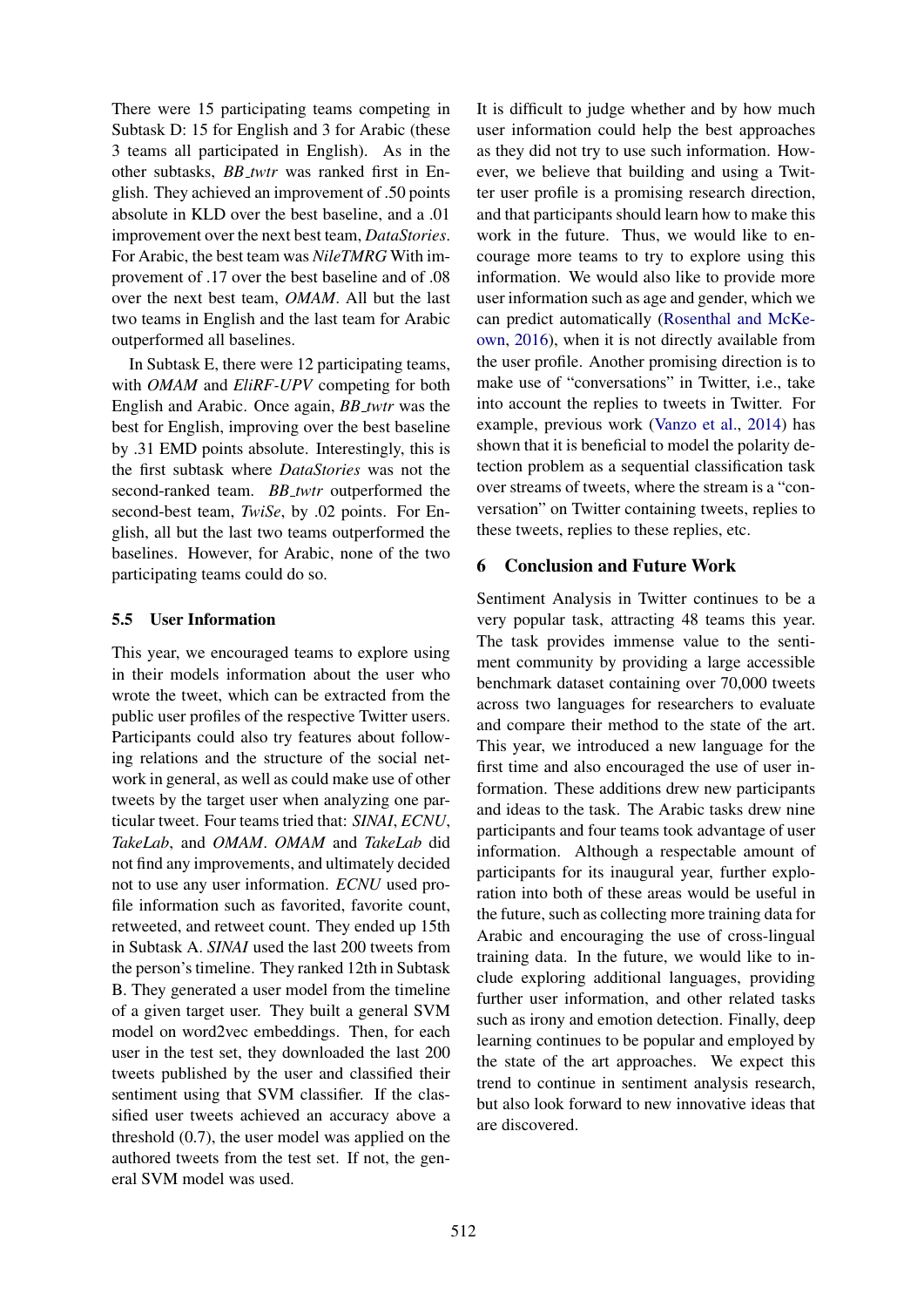| <b>Team ID</b>      | <b>Affiliation</b>                                                         | Country          |                         | <b>Subtasks</b> |                       |                |            |     | Paper          |                |                     |                                        |
|---------------------|----------------------------------------------------------------------------|------------------|-------------------------|-----------------|-----------------------|----------------|------------|-----|----------------|----------------|---------------------|----------------------------------------|
|                     |                                                                            |                  |                         |                 | English               |                |            |     |                | Arabic         |                     |                                        |
| <b>Adullam</b>      | Korea University                                                           | South Korea      | A                       |                 |                       |                |            |     |                |                |                     | (Yoon et al., 2017)                    |
| Amobee C-137        | Amobee                                                                     | <b>USA</b>       | A                       | B               | C                     | D              | E          |     |                |                |                     | (Rozental and Fleischer, 2017)         |
| <b>ASA</b>          | Al-Imam Muhammad Ibn Saud Islamic Uni-<br>versity.                         | Saudi Arabia     |                         |                 |                       |                |            |     | $\overline{B}$ |                |                     | N/A                                    |
| Avid                | N/A                                                                        | N/A              | A                       |                 |                       |                |            |     |                |                |                     | N/A                                    |
| <b>BB_twtr</b>      | Bloomberg                                                                  | <b>USA</b>       | $\overline{A}$          | B               | $\mathsf{C}$          | D              | E          |     |                |                |                     | (Cliche, 2017)                         |
| <b>BUSEM</b>        | <b>Bogazici University</b>                                                 | Turkey           | A                       |                 |                       |                |            |     |                |                |                     | (Ayata et al., 2017)                   |
| CrystalNest         | Institute of High Performance Computing<br>(IHPC)                          | Singapore        | $\overline{A}$          | $\overline{B}$  | $\overline{C}$        | $\overline{D}$ |            |     |                |                |                     | (Gupta and Yang, 2017)                 |
| <b>DataStories</b>  | Data Science Lab at University of Piraeus                                  | Greece           | A                       | $\overline{B}$  | $\overline{c}$        | $\overline{D}$ | E          |     |                |                |                     | (Baziotis et al., 2017)                |
| deepSA              | National Sun Yat-sen University                                            | Taiwan           | A                       |                 |                       |                |            |     |                |                |                     | (Yang et al., 2017)                    |
| diegoref            | N/A                                                                        | N/A              | A                       |                 |                       |                |            |     |                |                |                     | N/A                                    |
| <b>DUTH</b>         | Democritus University of Thrace                                            | Greece           | A                       | B               | $\overline{C}$        |                |            |     |                |                |                     | (Symeonidis et al., 2017)              |
| <b>ECNU</b>         | East China Normal University                                               | China            | A                       |                 |                       |                |            |     |                |                |                     | (Zhou et al., 2017)                    |
| <b>EICA</b>         | <b>East China Normal University</b>                                        | China            | A                       | B               | C                     | D              | E          |     |                |                |                     | (Maoquan et al., 2017)                 |
| $ej$ -sa-2017       | University of Evora                                                        | Portugal         | A                       | $\overline{B}$  |                       |                |            |     |                |                |                     | (Dovdon and Saias, 2017)               |
| <b>ELIRF-UPV</b>    | Universitat Politécnica de Valéncia                                        | Spain            | A                       | $\overline{B}$  | C                     | D              | E          |     | $A$ $B$        | $\mathbf{C}$   | $D$ E               | (González et al., 2017)                |
| funSentiment        | <b>Thomson Reuters</b>                                                     | <b>USA</b>       |                         | B               | С                     | D              | E          |     |                |                |                     | (Li et al., 2017)                      |
| HLP@UPENN           | University of Pennsylvania                                                 | <b>USA</b>       | A                       |                 |                       |                |            | A   |                |                |                     | (Sarker and Gonzalez, 2017)            |
| <b>INGEOTEC</b>     | CONACYT-INFOTEC/CENTROGEO                                                  | Mexico           | A                       |                 |                       |                |            | A   |                |                |                     | (Miranda-Jiménez et al., 2017)         |
| LIA                 | LIA                                                                        | France           | A                       |                 |                       |                |            |     |                |                |                     | (Rouvier, 2017)                        |
| <b>LSIS</b>         | Aix-Marseille University                                                   | France           | $\overline{A}$          |                 |                       |                |            | A   |                |                |                     | (Htait et al., 2017)                   |
| MI&T Lab            | Harbin Institute of Technology                                             | China            | A                       |                 |                       |                |            |     |                |                |                     | (Zhao et al., 2017)                    |
| Neverland-THU       | N/A                                                                        | N/A              | A                       |                 |                       |                |            |     |                |                |                     | N/A                                    |
| NILC-USP            | Institute of Mathematics and Computer Sci-<br>ence, University of So Paulo | <b>Brazil</b>    | $\overline{A}$          |                 |                       |                |            |     |                |                |                     | (Anselmo Corrêa Júnior et al., 2017)   |
| NileTMRG            | Nile University                                                            | Egypt            | A                       | B               |                       | D              |            | A B |                |                | D                   | (El-Beltagy et al., 2017)              |
| <b>NNEMBs</b>       | <b>Peking University</b>                                                   | China            | $\overline{A}$          |                 |                       |                |            |     |                |                |                     | (Yin et al., 2017)                     |
| <b>NRU-HSE</b>      | National Research University Higher School                                 | Russia           |                         | $\overline{B}$  | $\overline{c}$        | $\overline{D}$ | $_{\rm E}$ |     |                |                |                     | (Karpov, 2017)                         |
|                     | of Economics                                                               |                  |                         |                 |                       |                |            |     |                |                |                     |                                        |
| <b>OMAM</b>         | American University of Beirut, Universiti                                  | Egypt, Lebanon,  | $\overline{A}$          | B               | $\mathbf{C}$          | D              | E          |     |                |                | A B C D E           | (Baly et al., 2017; Onyibe and Habash, |
|                     | Teknologi Malaysia, Cairo University, New                                  | Malaysia, Qatar, |                         |                 |                       |                |            |     |                |                |                     | 2017)                                  |
|                     | York University Abu Dhabi, Oatar University                                | United Arab Emi- |                         |                 |                       |                |            |     |                |                |                     |                                        |
|                     |                                                                            | rates            |                         |                 |                       |                |            |     |                |                |                     |                                        |
| QUB                 | Queen's University Belfast                                                 | Ireland          | A                       |                 |                       |                |            |     |                |                |                     |                                        |
| senti17             | Lip6, UPMC                                                                 | France           | $\overline{A}$          |                 |                       |                |            |     |                |                |                     | (Hamdan, 2017)                         |
| SentiME++           | <b>EURECOM</b>                                                             | France           | $\overline{A}$          |                 |                       |                |            |     |                |                |                     | (Troncy et al., 2017)                  |
| <b>SINAI</b>        | Universidad de Jaén                                                        | Spain            |                         | B               |                       |                |            |     |                |                |                     | (Jiménez-Zafra et al., 2017)           |
| <b>SiTAKA</b>       | iTAKA, Universitat Rovira i Virgili; Hodei-<br>dah University              | Spain, Yemen     | $\overline{\mathbf{A}}$ |                 |                       |                |            | A   |                |                |                     | (Jabreel and Moreno, 2017)             |
| <b>SSK_JNTUH</b>    | J.N.T.U.H College of Engg Jagtial and                                      | India            |                         | $\overline{B}$  |                       | $\overline{D}$ |            |     |                |                |                     | N/A                                    |
|                     | BVRIT Hyderabad College of Engineering                                     |                  |                         |                 |                       |                |            |     |                |                |                     |                                        |
|                     | for Women                                                                  |                  |                         |                 |                       |                |            |     |                |                |                     |                                        |
| SSN_MLRG1           | Department of CSE, SSN College of Engi-                                    | India            | A                       | B               | $\mathbf C$           |                |            |     |                |                |                     | (Deborah et al., 2017)                 |
|                     | neering                                                                    |                  |                         |                 |                       |                |            |     |                |                |                     |                                        |
| TakeLab             | TakeLab, University of Zagreb                                              | Croatia          | A                       | B               |                       | D              |            |     |                |                |                     | (Lozić et al., 2017)                   |
| <b>THU_HCSL_IDU</b> | Human Computer Speech Interaction Re-                                      | China            |                         |                 |                       | $\overline{D}$ | E          |     |                |                |                     |                                        |
| Ti-Senti            | search Group, Tsinghua University<br>N/A                                   | N/A              |                         | $\overline{B}$  |                       |                |            |     |                |                |                     | N/A                                    |
| TM-Gist             | N/A                                                                        |                  | A                       | B               |                       |                |            |     |                |                |                     | N/A                                    |
| <b>TopicThunder</b> | N/A                                                                        | N/A              |                         | $\overline{B}$  |                       |                |            |     |                |                |                     | N/A                                    |
| <b>TSA-INF</b>      | <b>Infosys Limited</b>                                                     | India            | $\overline{A}$          |                 |                       |                |            |     |                |                |                     | (Deshmane and Friedrichs, 2017)        |
| Tw-StAR             | Selcuk University, Universit Libre de Brux-                                | Belgium, Turkey  |                         |                 |                       |                |            | A   |                |                |                     | (Mulki et al., 2017)                   |
|                     | elles (ULB)                                                                |                  |                         |                 |                       |                |            |     |                |                |                     |                                        |
| Tweester            | National Technical University of Athens, Uni-                              | Greece, USA      |                         | $A$ $B$         |                       | $C$ $D$ $E$    |            |     |                |                |                     | (Kolovou et al., 2017)                 |
|                     | versity of Athens, "Athena" Research and In-                               |                  |                         |                 |                       |                |            |     |                |                |                     |                                        |
|                     | novation Center, Signal Analysis and Inter-                                |                  |                         |                 |                       |                |            |     |                |                |                     |                                        |
|                     | pretation Laboratory (SAIL), USC                                           |                  |                         |                 |                       |                |            |     |                |                |                     |                                        |
| TwiSe               | University of Grenoble-Alps                                                | France           |                         |                 | $\overline{\text{c}}$ |                | E          |     |                |                |                     | (Balikas, 2017)                        |
| UCSC-NLP            | Catholic University of the Most Holy Concep-<br>tion                       | Chile            | A                       |                 |                       |                |            |     |                |                |                     | (Castro et al., 2017)                  |
| WarwickDCS          | Department of Computer Science, University                                 | UK               | A                       | $\overline{B}$  |                       |                |            |     |                |                |                     | N/A                                    |
|                     | of Warwick                                                                 |                  |                         |                 |                       |                |            |     |                |                |                     |                                        |
| <b>XJSA</b>         | Xi'an JiaoTong University                                                  | China            | A                       |                 |                       |                |            |     |                |                |                     | (Hao et al., 2017)                     |
| YNU-HPCC            | <b>Yunnan University</b>                                                   | China            | A                       | $\overline{B}$  | $\overline{C}$        | $\overline{D}$ | E          |     |                |                |                     | (Zhang et al., 2017)                   |
| <b>YNUDLG</b>       | Yunnan University                                                          | China            | A                       | B               | $\overline{c}$        |                |            |     |                |                |                     | (Wang et al., 2017)                    |
| <b>TOTAL</b>        |                                                                            |                  | 38                      | 23              | 15                    |                | 15 12 8    |     | $\overline{4}$ | $\overline{2}$ | $\overline{2}$<br>3 |                                        |

Table 16: Alphabetical list of the participating teams, their affiliation, country, the subtasks they participated in, and the system description paper that they contributed to SemEval-2017. Teams whose *Affiliation* column is typeset on more than one row include researchers from different institutions, which have collaborated to build a joint system submission. An *N/A* entry for the *Paper* column indicates that the team did not contribute a system description paper. Finally, the last row gives statistics about the total number of system submissions for each subtask.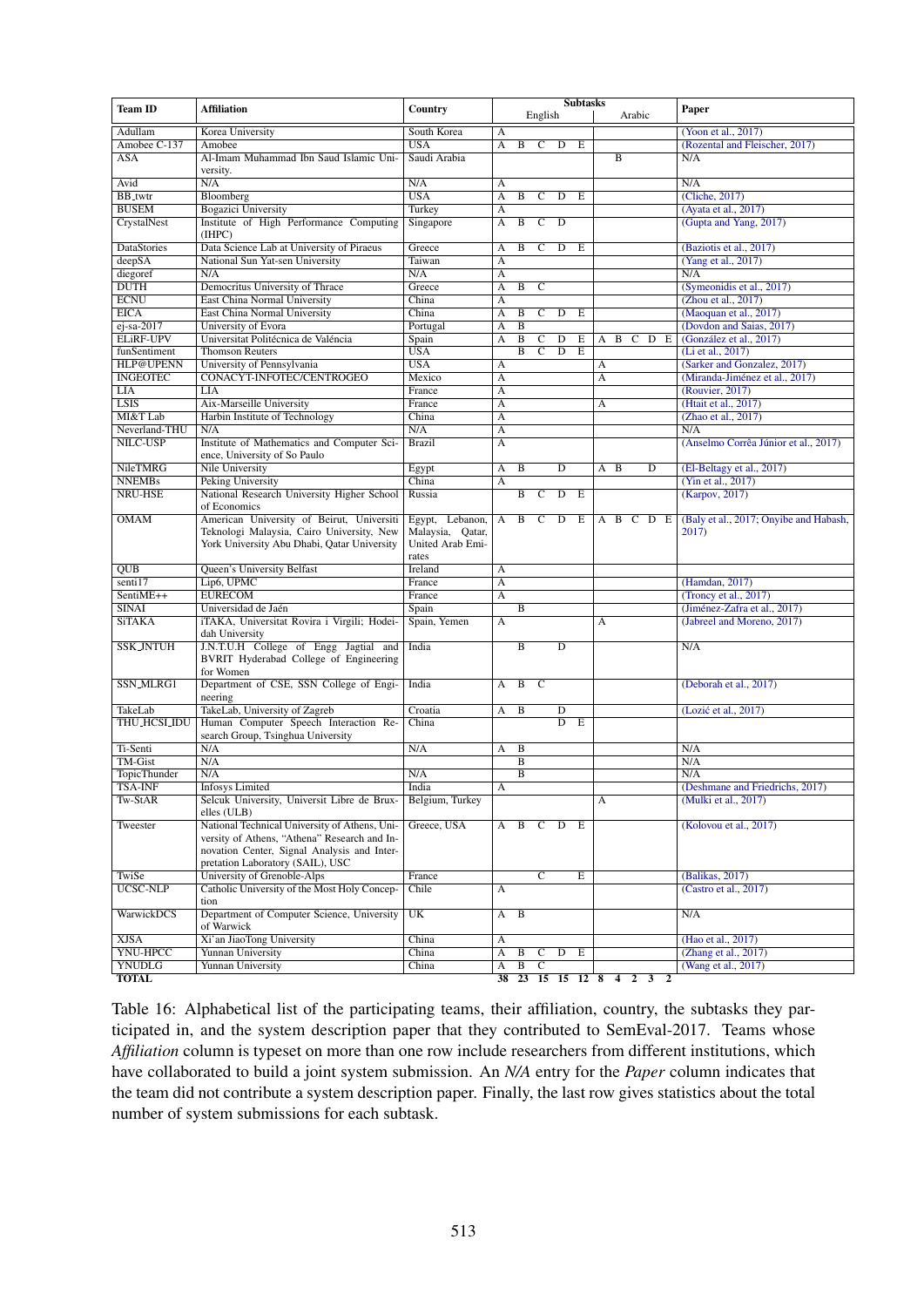#### References

- Muhammad Abdul-Mageed, Mona Diab, and Sandra Kübler. 2014. Samar: Subjectivity and sentiment analysis for Arabic social media. *Computer Speech & Language* 28(1):20–37.
- Muhammad Abdul-Mageed and Mona T. Diab. 2011. Subjectivity and sentiment annotation of modern standard Arabic newswire. In *Proceedings of the 5th Linguistic Annotation Workshop*. Portland, Oregon, USA, LAW '11, pages 110–118.
- Mohammad Al-Smadi, Omar Qawasmeh, Bashar Talafha, and Muhannad Quwaider. 2015. Human annotated Arabic dataset of book reviews for aspect based sentiment analysis. In *Proceedings of the 3rd International Conference on Future Internet of Things and Cloud*. Rome, Italy, FiCloud '15, pages 726–730.
- Edilson Anselmo Corrêa Júnior, Vanessa Marinho, and Leandro Santos. 2017. NILC-USP at SemEval-2017 Task 4: A Multi-view Ensemble for Twitter Sentiment Analysis. In *Proceedings of the 11th International Workshop on Semantic Evaluation*. Vancouver, Canada, SemEval '17, pages 610–614.
- Deger Ayata, Murat Saraclar, and Arzucan Ozgur. 2017. BUSEM at SemEval-2017 Task 4A: Sentiment Analysis with Word Embedding and Long Short Term Memory RNN Approaches. In *Proceedings of the 11th International Workshop on Semantic Evaluation*. Vancouver, Canada, SemEval '17, pages 776–782.
- Stefano Baccianella, Andrea Esuli, and Fabrizio Sebastiani. 2009. Evaluation measures for ordinal regression. In *Proceedings of the 9th IEEE International Conference on Intelligent Systems Design and Applications*. Pisa, Italy, ISDA '09, pages 283–287.
- Georgios Balikas. 2017. TwiSe at SemEval-2017 Task 4: Five-point Twitter Sentiment Classification and Quantification. In *Proceedings of the 11th International Workshop on Semantic Evaluation*. Vancouver, Canada, SemEval '17, pages 754–758.
- Ramy Baly, Gilbert Badaro, Ali Hamdi, Rawan Moukalled, Rita Aoun, Georges El-Khoury, Ahmad Al Sallab, Hazem Hajj, Nizar Habash, Khaled Shaban, and Wassim El-Hajj. 2017. OMAM at SemEval-2017 Task 4: Evaluation of English Stateof-the-Art Sentiment Analysis Models for Arabic and a New Topic-based Model. In *Proceedings of the 11th International Workshop on Semantic Evaluation*. Vancouver, Canada, SemEval 17, pages 602– 609.
- Christos Baziotis, Nikos Pelekis, and Christos Doulkeridis. 2017. DataStories at SemEval-2017 Task 4: Deep LSTM with Attention for Message-level and Topic-based Sentiment Analysis. In *Proceedings of the 11th International Workshop on Semantic Evaluation*. Vancouver, Canada, SemEval '17, pages 746– 753.
- Johan Bollen, Huina Mao, and Xiao-Jun Zeng. 2011. Twitter mood predicts the stock market. *Journal of Computational Science* 2(1):1–8.
- Javier Borge-Holthoefer, Walid Magdy, Kareem Darwish, and Ingmar Weber. 2015. Content and network dynamics behind Egyptian political polarization on Twitter. In *Proceedings of the 18th ACM Conference on Computer Supported Cooperative Work and Social Computing*. Vancouver, Canada, CSCW '15, pages 700–711.
- Suzan Burton and Alena Soboleva. 2011. Interactive or reactive? Marketing with Twitter. *Journal of Consumer Marketing* 28(7):491–499.
- Iván Castro, Sebastián Oliva, José Abreu, Claudia Martínez, and Yoan Gutiérrez. 2017. UCSC-NLP at SemEval-2017 Task 4: Sense n-grams for sentiment analysis in Twitter. In *Proceedings of the 11th International Workshop on Semantic Evaluation*. Vancouver, Canada, SemEval '17, pages 806–810.
- Mathieu Cliche. 2017. BB twtr at SemEval-2017 Task 4: Twitter Sentiment Analysis with CNNs and LSTMs. In *Proceedings of the 11th International Workshop on Semantic Evaluation*. Vancouver, Canada, SemEval '17, pages 572–579.
- Angel Deborah, Milton Rajendram, and T. Mirnalinee. 2017. SSN MLRG1 at SemEval-2017 Task 4: Sentiment Analysis in Twitter Using Multi-Kernel Gaussian Process Classifier . In *Proceedings of the 11th International Workshop on Semantic Evaluation*. Vancouver, Canada, SemEval '17.
- Amit Ajit Deshmane and Jasper Friedrichs. 2017. TSA-INF at SemEval-2017 Task 4: An ensemble of deep learning architectures including lexicon features for Twitter sentiment analysis. In *Proceedings of the 11th International Workshop on Semantic Evaluation*. Vancouver, Canada, SemEval '17, pages 801–805.
- Peter S. Dodds, Kameron D. Harris, Isabel M. Kloumann, Catherine A. Bliss, and Christopher M. Danforth. 2011. Temporal patterns of happiness and information in a global social network: Hedonometrics and Twitter. *PLoS ONE* 6(12).
- Enkhzol Dovdon and Jose Saias. 2017. ej-sa-2017 at ´ SemEval-2017 Task 4: Experiments for target oriented sentiment analysis in Twitter. In *Proceedings of the 11th International Workshop on Semantic Evaluation*. Vancouver, Canada, SemEval '17, pages 643–646.
- Samhaa R. El-Beltagy, Mona El Kalamawy, and Abu Bakr Soliman. 2017. NileTMRG at SemEval-2017 Task 4: Arabic sentiment analysis. In *Proceedings of the 11th International Workshop on Semantic Evaluation*. Vancouver, Canada, SemEval '17, pages 789–794.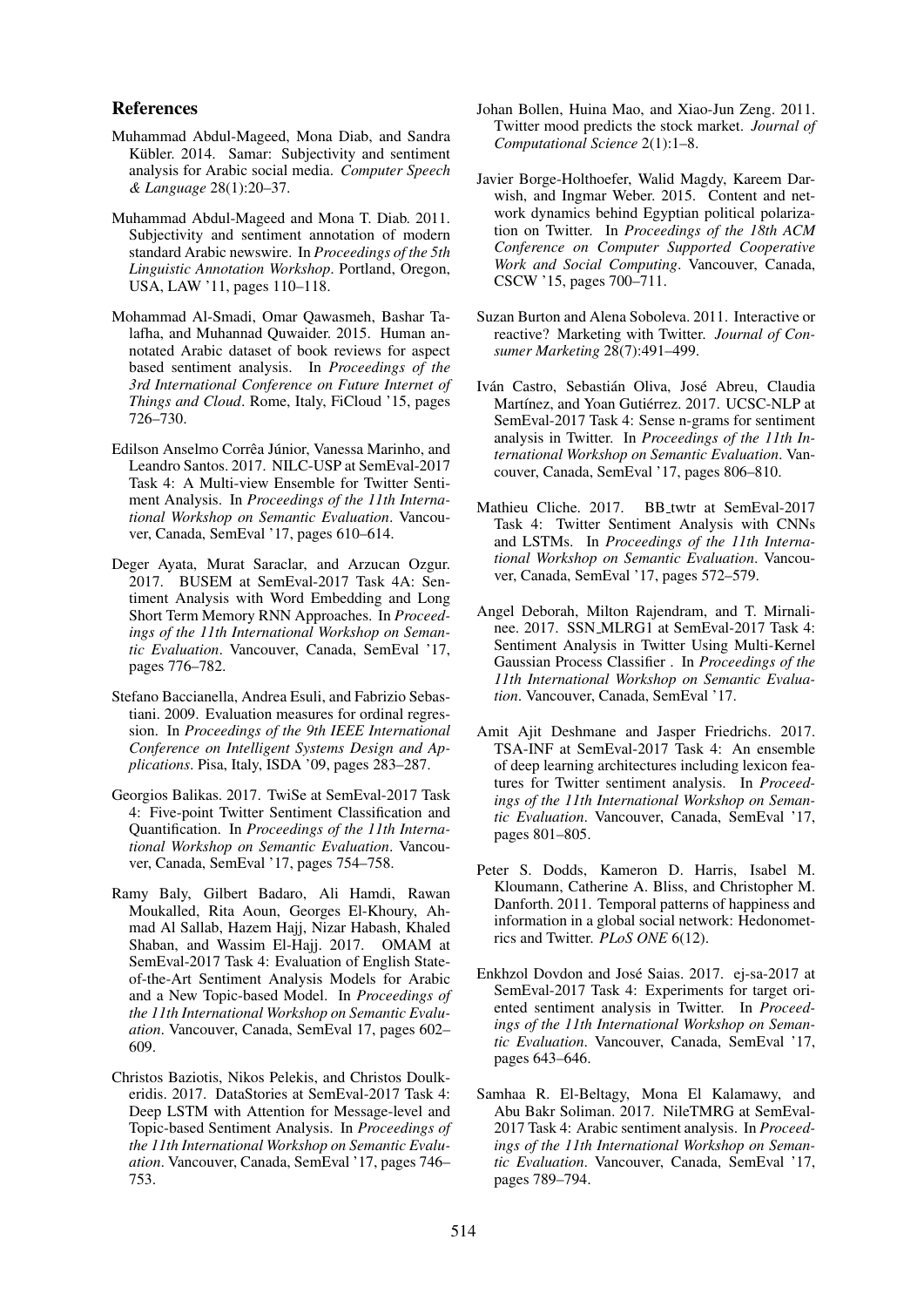- Mohamed Elarnaoty, Samir AbdelRahman, and Aly Fahmy. 2012. A machine learning approach for opinion holder extraction in Arabic language. *arXiv preprint arXiv:1206.1011* .
- Andrea Esuli and Fabrizio Sebastiani. 2010. Sentiment quantification. *IEEE Intelligent Systems* 25(4):72– 75.
- Andrea Esuli and Fabrizio Sebastiani. 2015. Optimizing text quantifiers for multivariate loss functions. *ACM Transactions on Knowledge Discovery and Data* 9(4):Article 27.
- Noura Farra and Kathleen McKeown. 2017. SMAR-Ties: Sentiment models for Arabic target entities. In *Proceedings of the 15th Conference of the European Chapter of the Association for Computational Linguistics*. Valencia, Spain, EACL '17.
- Noura Farra, Kathy McKeown, and Nizar Habash. 2015. Annotating targets of opinions in Arabic using crowdsourcing. In *Proceedings of the Second Workshop on Arabic Natural Language Processing*. Beijing, China, ANLP '17, pages 89–98.
- George Forman. 2005. Counting positives accurately despite inaccurate classification. In *Proceedings of the 16th European Conference on Machine Learning*. Porto, Portugal, ECML '05, pages 564–575.
- George Forman. 2008. Quantifying counts and costs via classification. *Data Mining and Knowledge Discovery* 17(2):164–206.
- Aniruddha Ghosh, Guofu Li, Tony Veale, Paolo Rosso, Ekaterina Shutova, John Barnden, and Antonio Reyes. 2015. SemEval-2015 Task 11: Sentiment analysis of figurative language in Twitter. In *Proceedings of the 9th International Workshop on Semantic Evaluation*. Denver, Colorado, USA, SemEval '15, pages 470–478.
- José Ángel González, Ferran Pla, and Lluís-F Hurtado. 2017. ELiRF-UPV at SemEval-2017 Task 4: Sentiment Analysis using Deep Learning. In *Proceedings of the 11th International Workshop on Semantic Evaluation*. Vancouver, Canada, SemEval '17, pages 722–726.
- Raj Kumar Gupta and Yinping Yang. 2017. CrystalNest at SemEval-2017 Task 4: Using sarcasm detection for enhancing sentiment classification and quantification. In *Proceedings of the 11th International Workshop on Semantic Evaluation*. Vancouver, Canada, SemEval '17, pages 625–632.
- Hussam Hamdan. 2017. Senti17 at SemEval-2017 Task 4: Ten convolutional neural network voters for tweet polarity classification. In *Proceedings of the 11th International Workshop on Semantic Evaluation*. Vancouver, Canada, SemEval '17, pages 699– 702.
- Yazhou Hao, YangYang Lan, Yufei Li, and Chen Li. 2017. XJSA at SemEval-2017 Task 4: A deep system for sentiment classification in Twitter. In *Proceedings of the 11th International Workshop on Semantic Evaluation*. Vancouver, Canada, SemEval '17, pages 727–730.
- Dirk Hovy. 2015. Demographic factors improve classification performance. In *Proceedings of the 53rd Annual Meeting of the Association for Computational Linguistics and the 7th International Joint Conference on Natural Language Processing (Volume 1: Long Papers)*. Beijing, China, ACL-IJCNLP '17, pages 752–762.
- Amal Htait, Sébastien Fournier, and Patrice Bellot. 2017. LSIS at SemEval-2017 Task 4: Using adapted sentiment similarity seed words for English and Arabic tweet polarity classification. In *Proceedings of the 11th International Workshop on Semantic Evaluation*. Vancouver, Canada, SemEval '17, pages 717– 721.
- Mohammed Jabreel and Antonio Moreno. 2017. SiTAKA at SemEval-2017 Task 4: Sentiment analysis in Twitter based on a rich set of features. In *Proceedings of the 11th International Workshop on Semantic Evaluation*. Vancouver, Canada, SemEval '17, pages 693–698.
- Salud María Jiménez-Zafra, Arturo Montejo-Ráez, M. Teresa Martín-Valdivia, and L. Alfonso Ureña López. 2017. SINAI at SemEval-2017 Task 4: User based classification. In *Proceedings of the 11th International Workshop on Semantic Evaluation*. Vancouver, Canada, SemEval '17, pages 633–638.
- Nikolay Karpov. 2017. NRU-HSE at SemEval-2017 Task 4: Tweet quantification using deep learning architecture. In *Proceedings of the 11th International Workshop on Semantic Evaluation*. Vancouver, Canada, SemEval '17, pages 682–687.
- Mesut Kaya, Guven Fidan, and Ismail Hakki Toroslu. 2013. Transfer learning using Twitter data for improving sentiment classification of Turkish political news. In *Proceedings of the 28th International Symposium on Computer and Information Sciences*. Paris, France, ISCIS '13, pages 139–148.
- Svetlana Kiritchenko, Saif Mohammad, and Mohammad Salameh. 2016. SemEval-2016 Task 7: Determining sentiment intensity of English and Arabic phrases. In *Proceedings of the 10th International Workshop on Semantic Evaluation*. San Diego, California, USA, SemEval '16, pages 42–51.
- Athanasia Kolovou, Filippos Kokkinos, Aris Fergadis, Pinelopi Papalampidi, Elias Iosif, Nikolaos Malandrakis, Elisavet Palogiannidi, Haris Papageorgiou, Shrikanth Narayanan, and Alexandro Potamianos. 2017. Tweester at SemEval-2017 Task 4: Fusion of semantic-affective and pairwise classification models for sentiment analysis in Twitter. In *Proceedings of the 11th International Workshop on Seman-*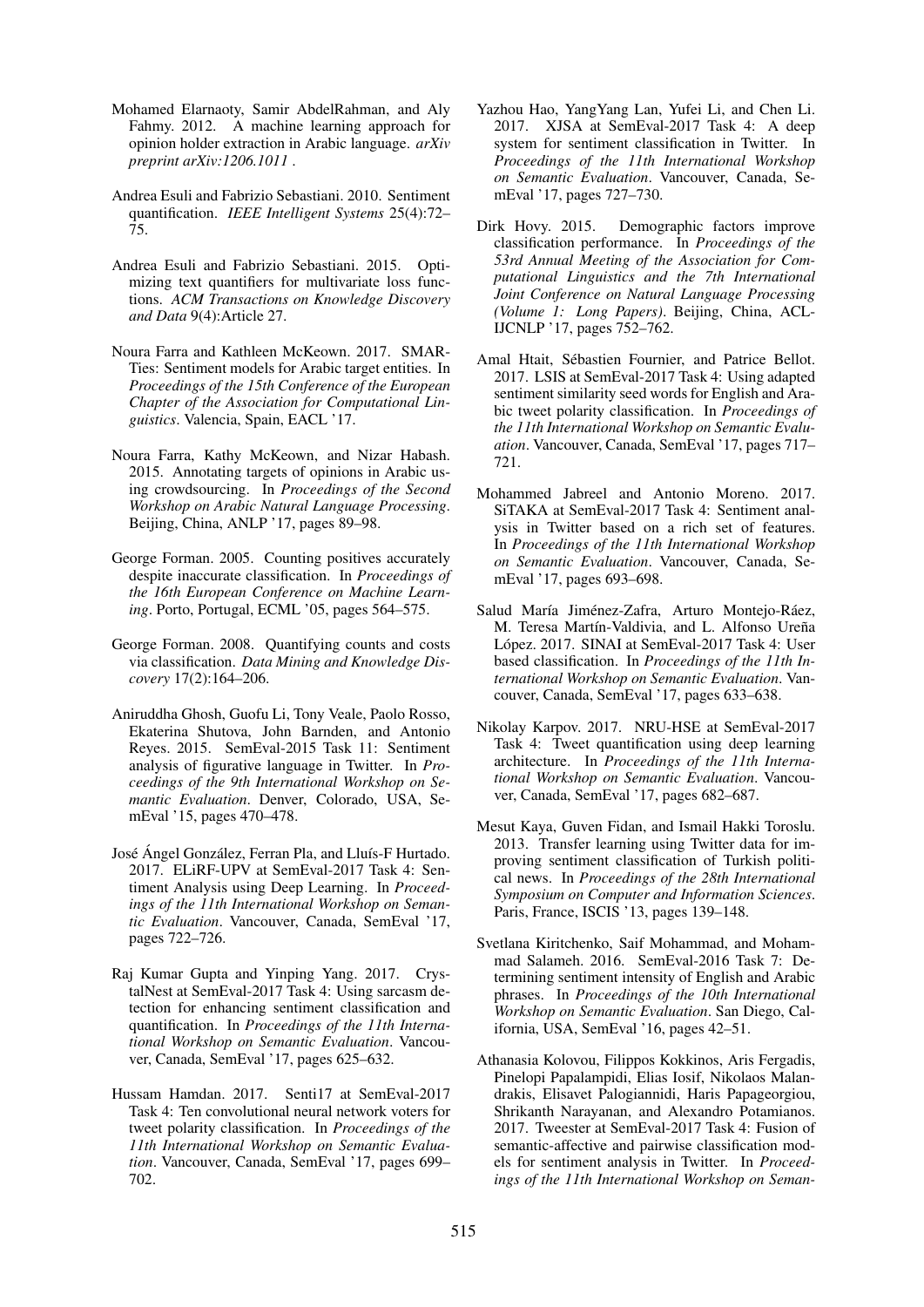*tic Evaluation*. Vancouver, Canada, SemEval '17, pages 674–681.

- Quanzhi Li, Armineh Nourbakhsh, Xiaomo Liu, Rui Fang, and Sameena Shah. 2017. funSentiment at SemEval-2017 Task 4: Topic-based message sentiment classification by exploiting word embeddings, text features and target contexts. In *Proceedings of the 11th International Workshop on Semantic Evaluation*. Vancouver, Canada, SemEval '17, pages 740– 745.
- David Lozić, Doria Šarić, Ivan Tokić, Zoran Medić, and Jan Šnajder. 2017. TakeLab at SemEval-2017 Task 4: Recent deaths and the power of nostalgia in sentiment analysis in Twitter. In *Proceedings of the 11th International Workshop on Semantic Evaluation*. Vancouver, Canada, SemEval '17, pages 783– 788.
- Wang Maoquan, Chen Shiyun, Xie Yufei, and Zhao Lu. 2017. EICA at SemEval-2017 Task 4: A simple convolutional neural network for topic-based sentiment classification. In *Proceedings of the 11th International Workshop on Semantic Evaluation*. Vancouver, Canada, SemEval '17, pages 293–299.
- Micol Marchetti-Bowick and Nathanael Chambers. 2012. Learning for microblogs with distant supervision: Political forecasting with Twitter. In *Proceedings of the 13th Conference of the European Chapter of the Association for Computational Linguistics*. Avignon, France, EACL '12, pages 603–612.
- Sabino Miranda-Jiménez, Mario Graff, Eric Sadit Tellez, and Daniela Moctezuma. 2017. IN-GEOTEC at SemEval 2017 Task 4: A B4MSA ensemble based on genetic programming for Twitter sentiment analysis. In *Proceedings of the 11th International Workshop on Semantic Evaluation*. Vancouver, Canada, SemEval '17, pages 770–775.
- Alan Mislove, Sune Lehmann, Yong-Yeol Ahn, Jukka-Pekka Onnela, and J Niels Rosenquist. 2011. Understanding the demographics of Twitter users. In *Proceedings of the 9th AAAI International Conference on Web and Social Media*. Barcelona, Spain, ICWSM '11, pages 554–557.
- Saif Mohammad, Svetlana Kiritchenko, Parinaz Sobhani, Xiao-Dan Zhu, and Colin Cherry. 2016a. SemEval-2016 Task 6: Detecting stance in tweets. In *Proceedings of the 10th International Workshop on Semantic Evaluation*. San Diego, California, USA, SemEval '16, pages 31–41.
- Saif M Mohammad, Mohammad Salameh, and Svetlana Kiritchenko. 2016b. How translation alters sentiment. *J. Artif. Intell. Res.(JAIR)* 55:95–130.
- Ahmed Mourad and Kareem Darwish. 2013. Subjectivity and sentiment analysis of modern standard Arabic and Arabic microblogs. In *Proceedings of the 4th workshop on computational approaches to subjectivity, sentiment and social media analysis*. Atlanta, Georgia, USA, WASSA '13, pages 55–64.
- Hala Mulki, Hatem Haddad, Mourad Gridach, and Ismail Babaolu. 2017. Tw-StAR at SemEval-2017 Task 4: Sentiment classification of Arabic tweets. In *Proceedings of the 11th International Workshop on Semantic Evaluation*. Vancouver, Canada, SemEval '17, pages 663–668.
- Preslav Nakov, Alan Ritter, Sara Rosenthal, Fabrizio Sebastiani, and Veselin Stoyanov. 2016a. SemEval-2016 task 4: Sentiment analysis in Twitter. In *Proceedings of the 10th International Workshop on Semantic Evaluation*. San Diego, California, USA, SemEval '16, pages 1–18.
- Preslav Nakov, Sara Rosenthal, Svetlana Kiritchenko, Saif M. Mohammad, Zornitsa Kozareva, Alan Ritter, Veselin Stoyanov, and Xiaodan Zhu. 2016b. Developing a successful SemEval task in sentiment analysis of Twitter and other social media texts. *Language Resources and Evaluation* 50(1):35–65.
- Preslav Nakov, Sara Rosenthal, Zornitsa Kozareva, Veselin Stoyanov, Alan Ritter, and Theresa Wilson. 2013. SemEval-2013 Task 2: Sentiment analysis in Twitter. In *Proceedings of the 7th International Workshop on Semantic Evaluation*. Atlanta, Georgia, USA, SemEval '13, pages 312–320.
- Dong Nguyen, Rilana Gravel, Dolf Trieschnigg, and Theo Meder. 2013. "How old do you think I am?" A study of language and age in Twitter. In *Proceedings of the Seventh International Conference on Weblogs and Social Media*. Cambridge, Massachusetts, USA, ICWSM '13, pages 439–448.
- Brendan O'Connor, Ramnath Balasubramanyan, Bryan R. Routledge, and Noah A. Smith. 2010. From tweets to polls: Linking text sentiment to public opinion time series. In *Proceedings of the Fourth International Conference on Weblogs and Social Media*. Washington, DC, USA, ICWSM '10, pages 122–129.
- Chukwuyem Onyibe and Nizar Habash. 2017. OMAM at SemEval-2017 Task 4: English sentiment analysis with conditional random fields. In *Proceedings of the 11th International Workshop on Semantic Evaluation*. Vancouver, Canada, SemEval '17, pages 669– 673.
- Maria Pontiki, Dimitris Galanis, Haris Papageorgiou, Ion Androutsopoulos, Suresh Manandhar, Mohammad AL-Smadi, Mahmoud Al-Ayyoub, Yanyan Zhao, Bing Qin, Orphee De Clercq, Veronique Hoste, Marianna Apidianaki, Xavier Tannier, Natalia Loukachevitch, Evgeniy Kotelnikov, Núria Bel, Salud María Jiménez-Zafra, and Gülsen Eryiğit. 2016. SemEval-2016 Task 5: Aspect based sentiment analysis. In *Proceedings of the 10th International Workshop on Semantic Evaluation*. San Diego, California, USA, SemEval '16, pages 19–30.
- Maria Pontiki, Dimitris Galanis, Haris Papageorgiou, Suresh Manandhar, and Ion Androutsopoulos. 2015. SemEval-2015 Task 12: Aspect based sentiment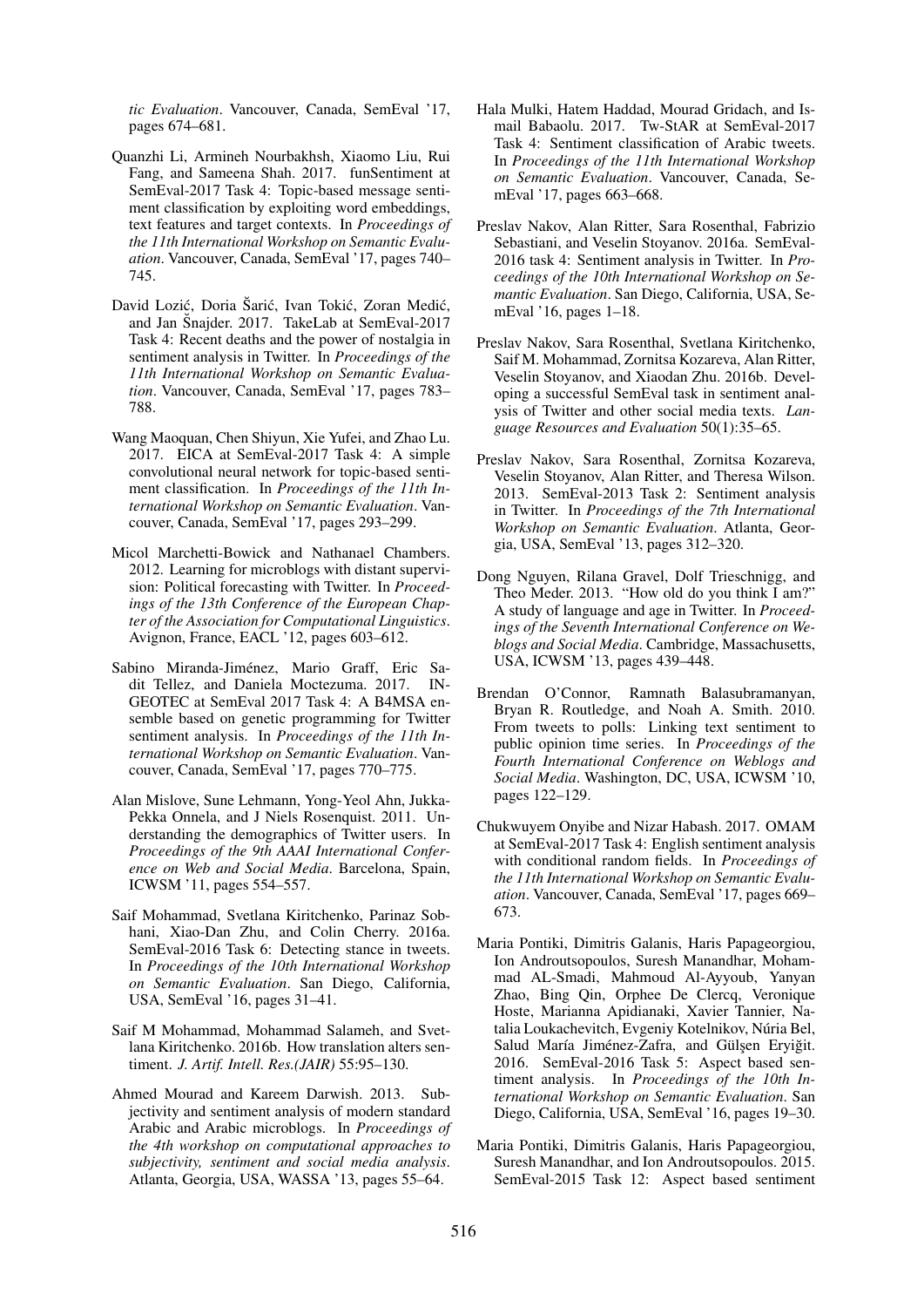analysis. In *Proceedings of the 9th International Workshop on Semantic Evaluation*. Denver, Colorado, USA, SemEval '15, pages 486–495.

- Maria Pontiki, Dimitris Galanis, John Pavlopoulos, Harris Papageorgiou, Ion Androutsopoulos, and Suresh Manandhar. 2014. SemEval-2014 Task 4: Aspect based sentiment analysis. In *Proceedings of the 8th International Workshop on Semantic Evaluation*. Dublin, Ireland, SemEval '14, pages 27–35.
- Muhammad A. Qureshi, Colm O'Riordan, and Gabriella Pasi. 2013. Clustering with error estimation for monitoring reputation of companies on Twitter. In *Proceedings of the 9th Asia Information Retrieval Societies Conference*. Singapore, AIRS '13, pages 170–180.
- Eshrag Refaee and Verena Rieser. 2014. Subjectivity and sentiment analysis of Arabic Twitter feeds with limited resources. In *Workshop on Free/Open-Source Arabic Corpora and Corpora Processing Tools*. Reykjavik, Iceland, pages 16–21.
- Eshrag Refaee and Verena Rieser. 2015. Benchmarking machine translated sentiment analysis for Arabic tweets. In *Proceedings of the 2015 Conference of the North American Chapter of the Association for Computational Linguistics: Human Language Technologies*. Denver, Colorado, USA, NAACL-HLT '15, pages 71–78.
- Sara Rosenthal and Kathy McKeown. 2016. Social proof: The impact of author traits on influence detection. In *Proceedings of the First Workshop on NLP and Computational Social Science*. Austin, Texas, USA, pages 27–36.
- Sara Rosenthal, Preslav Nakov, Svetlana Kiritchenko, Saif Mohammad, Alan Ritter, and Veselin Stoyanov. 2015. SemEval-2015 Task 10: Sentiment analysis in Twitter. In *Proceedings of the 9th International Workshop on Semantic Evaluation*. Denver, Colorado, USA, SemEval '15, pages 451–463.
- Sara Rosenthal, Alan Ritter, Preslav Nakov, and Veselin Stoyanov. 2014. SemEval-2014 task 9: Sentiment analysis in Twitter. In *Proceedings of the 8th International Workshop on Semantic Evaluation*. Dublin, Ireland, SemEval '14, pages 73–80.
- Mickael Rouvier. 2017. LIA at SemEval-2017 Task 4: An ensemble of neural networks for sentiment classification. In *Proceedings of the 11th International Workshop on Semantic Evaluation*. Vancouver, Canada, SemEval '17, pages 759–764.
- Alon Rozental and Daniel Fleischer. 2017. Amobee at SemEval-2017 Task 4: Deep learning system for sentiment detection on Twitter. In *Proceedings of the 11th International Workshop on Semantic Evaluation*. Vancouver, Canada, SemEval '17, pages 652– 657.
- Yossi Rubner, Carlo Tomasi, and Leonidas J. Guibas. 2000. The Earth Mover's Distance as a metric for image retrieval. *International Journal of Computer Vision* 40(2):99–121.
- Ludger Rüschendorf. 2001. Wasserstein metric. In Michiel Hazewinkel, editor, *Encyclopaedia of Mathematics*, Kluwer Academic Publishers, Dordrecht, Netherlands.
- Irene Russo, Tommaso Caselli, and Carlo Strapparava. 2015. SemEval-2015 Task 9: CLIPEval implicit polarity of events. In *Proceedings of the 9th International Workshop on Semantic Evaluation*. Denver, Colorado, USA, SemEval '15, pages 443–450.
- Mohammad Salameh, Saif Mohammad, and Svetlana Kiritchenko. 2015. Sentiment after translation: A case-study on Arabic social media posts. In *Proceedings of the 2015 Conference of the North American Chapter of the Association for Computational Linguistics: Human Language Technologies*. Denver, Colorado, USA, NAACL-HLT '15, pages 767– 777.
- Abeed Sarker and Graciela Gonzalez. 2017. HLP@UPenn at SemEval-2017 Task 4A: A simple, self-optimizing text classification system combining dense and sparse vectors. In *Proceedings of the 11th International Workshop on Semantic Evaluation*. Vancouver, Canada, SemEval '17, pages 639–642.
- Fabrizio Sebastiani. 2015. An axiomatically derived measure for the evaluation of classification algorithms. In *Proceedings of the 2015 International Conference on The Theory of Information Retrieval*. Northampton, Massachusetts, USA, IC-TIR '15, pages 11–20.
- Carlo Strapparava and Rada Mihalcea. 2007. SemEval-2007 Task 14: Affective text. In *Proceedings of the Fourth International Workshop on Semantic Evaluations*. Prague, Czech Republic, SemEval '07, pages 70–74.
- Symeon Symeonidis, Dimitrios Effrosynidis, John Kordonis, and Avi Arampatzis. 2017. DUTH at SemEval-2017 Task 4: A voting classification approach for Twitter sentiment analysis. In *Proceedings of the 11th International Workshop on Semantic Evaluation*. Vancouver, Canada, SemEval '17, pages 703–707.
- Raphael Troncy, Enrico Palumbo, Efstratios Sygkounas, and Giuseppe Rizzo. 2017. SentiME++ at SemEval-2017 Task 4: Stacking state-of-theart classifiers to enhance sentiment classification. In *Proceedings of the 11th International Workshop on Semantic Evaluation*. Vancouver, Canada, SemEval '17, pages 647–651.
- Andrea Vanzo, Danilo Croce, and Roberto Basili. 2014. A context-based model for sentiment analysis in Twitter. In *Proceedings of the 25th International*